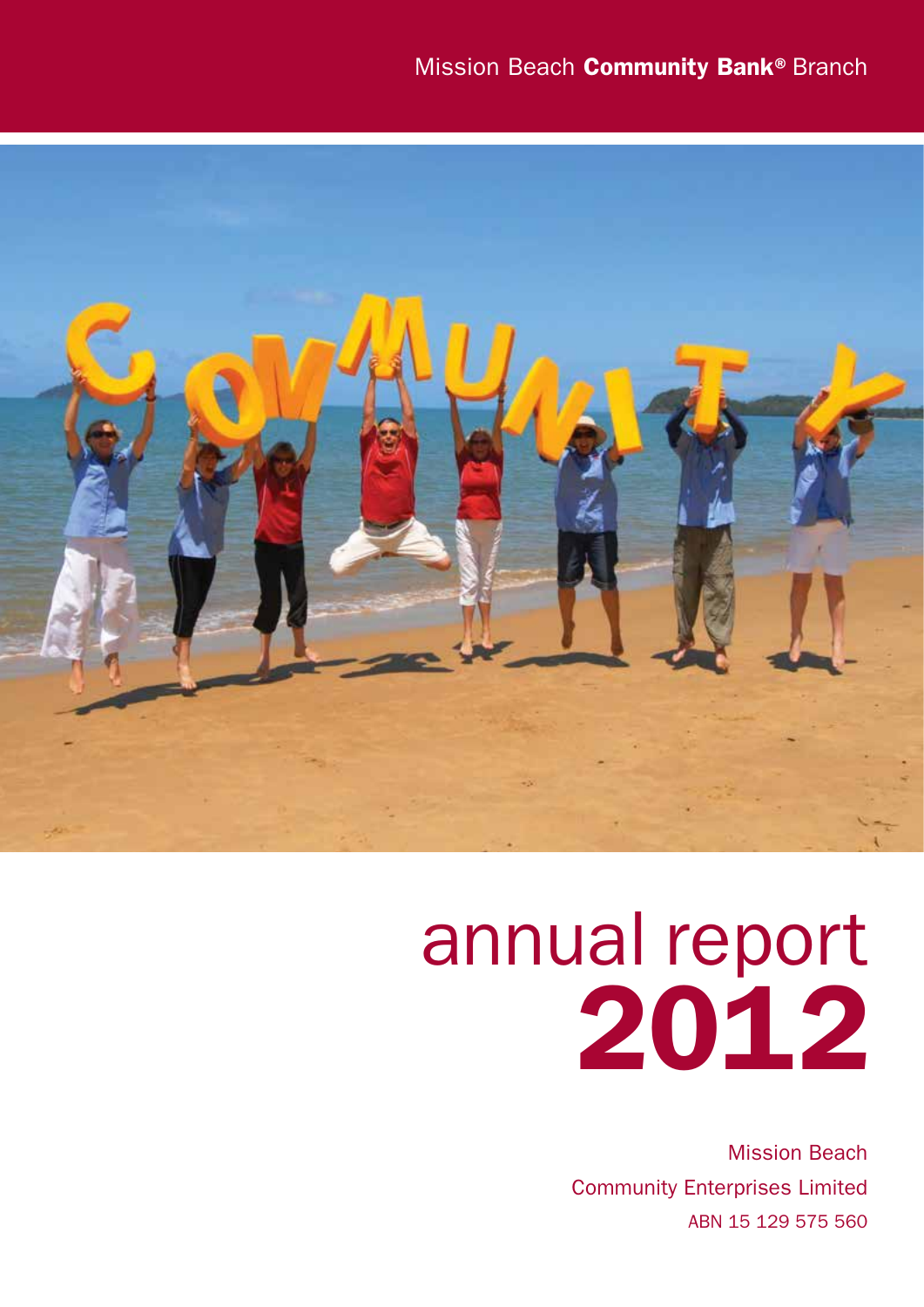## **Contents**

| <b>Chairman's report</b>                | 2  |
|-----------------------------------------|----|
| <b>Manager's report</b>                 | 3  |
| <b>Bendigo and Adelaide Bank report</b> | 4  |
| Directors' report                       | 6  |
| Auditor's independence declaration      | 10 |
| <b>Financial statements</b>             | 11 |
| Notes to the financial statements       | 15 |
| Directors' declaration                  | 31 |
| Independent audit report                | 32 |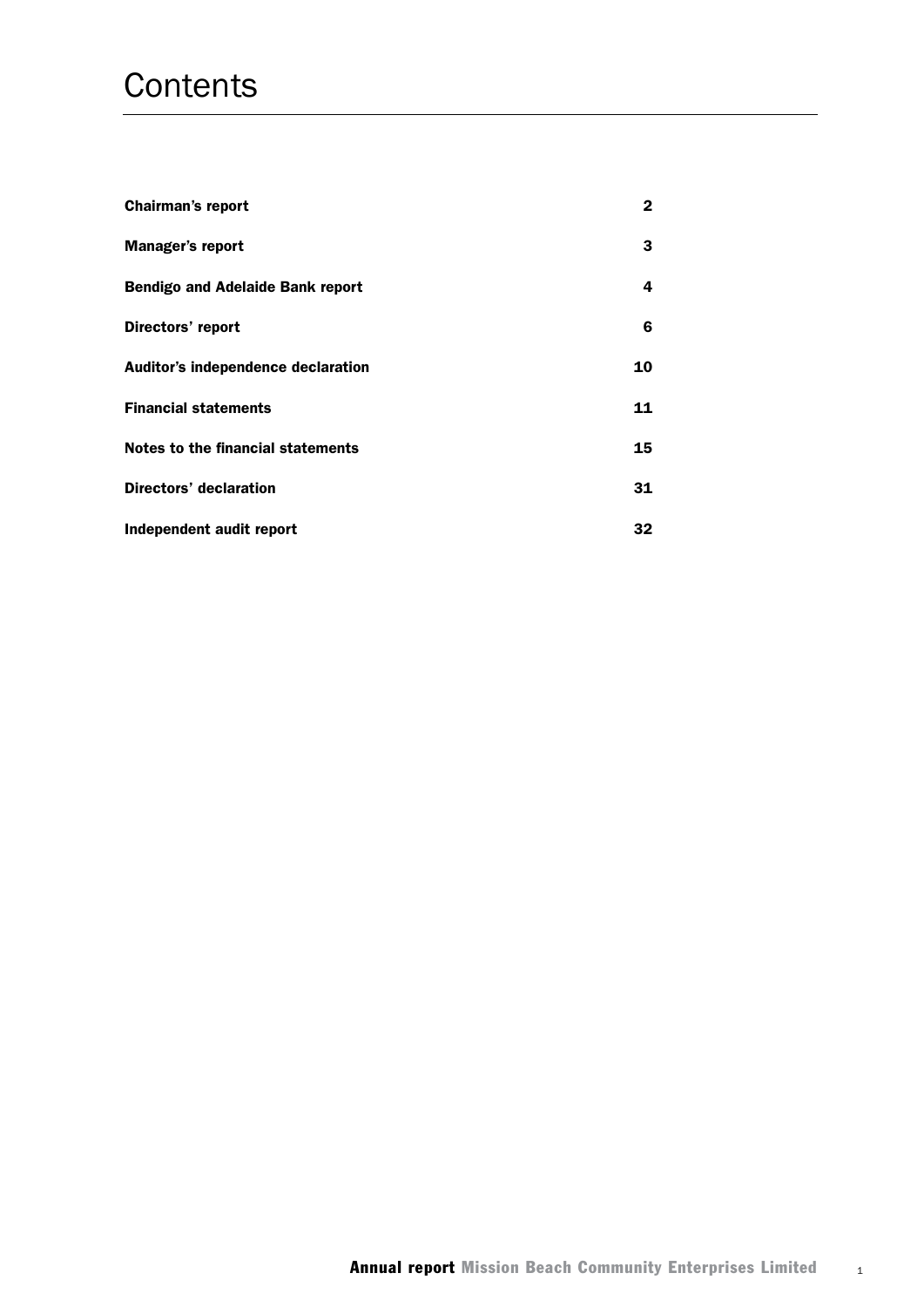## Chairman's report

## For year ending 30 June 2012

The Global Financial Crisis has been a challenging time for many overseas financial institutions. Australian banks have proven a little more resilient, however every Australian bank has relied on government guarantees to borrow from wholesale markets – every bank that is except Bendigo and Adelaide Bank and our subsidiary Rural Bank.

It says a great deal about the **Community Bank®** model when our **Community Bank®** branch continues to grow in spite of global and local conditions. Our community is still reeling from the effects of two major cyclones in five years, so it is a credit to our hard working Branch Manager Geoff Beckley and our wonderful staff Jodi Hunt, Diana Kennedy and Angela Jackson that we have continued to grow from \$26.5 million to \$34 million this financial year.

Our success is also due to our very dedicated team of volunteer Directors who have developed the strategic goals for the company and ensured the business has been run in accordance to our public company corporate governance requirements and our franchise agreement with Bendigo Bank. Without their many volunteer hours, Mission Beach Community Bank® Branch would not exist.

This year your Board has taken a more strategic approach to our community sponsorship program. Your Directors consulted with all major community groups in Mission Beach to explain how the **Community Bank®** model works and to discuss ways in which their **Community Bank®** branch might develop a supporting partnership with their club. Through this process we hope that the broader community begins to understand the concept that simply by banking with us, each customer is directly supporting the local community.

As up to 80% of our company profits must be returned to the community; the more profit we gain, the more capital we can inject into our community. This consultation process also ensures a greater spread of funds across our community and paves the way for long term relationships between our community and our **Community Bank®** branch.

We were fortunate this year to have the Queensland Community Bank<sup>®</sup> State Conference held in Cairns. Six Directors managed to attend at least some part of the conference. The Chairmen of Cardwell, Ravenshoe and I were given the opportunity to present a paper on how Cyclone Yasi affected our community. After the presentation, delegates at the conference donated funds to help each of the three affected communities. Our community received \$15,000 to provide a simple water play area as part of the Rotary Park redevelopment. This is in addition to \$10,000 from the Community Enterprise Foundation™ Cyclone Yasi Appeal to fund the Rotary restoration of the Cutten Brothers Track will assist us enormously as part of the rebuilding process.

We continue to support Mission Beach State School Banana Festival, Mission Evolve Festival, the Photographic Stills Exhibition, Onna Mission Adventure Race organised by the Police Youth Club and the Surf Club, and the Mission Beach Aquatic Facility water heating. This brings our contributions supporting community initiatives since opening to more than \$70,000.

We cannot support our community groups without your business. As shareholders we should all endeavour to support our bank by extending our branch the opportunity to quote on our housing loans, refinancing, insurances, term deposits etc. It is through your business and support that our entire community will prosper.

Lynda Hannah Chairman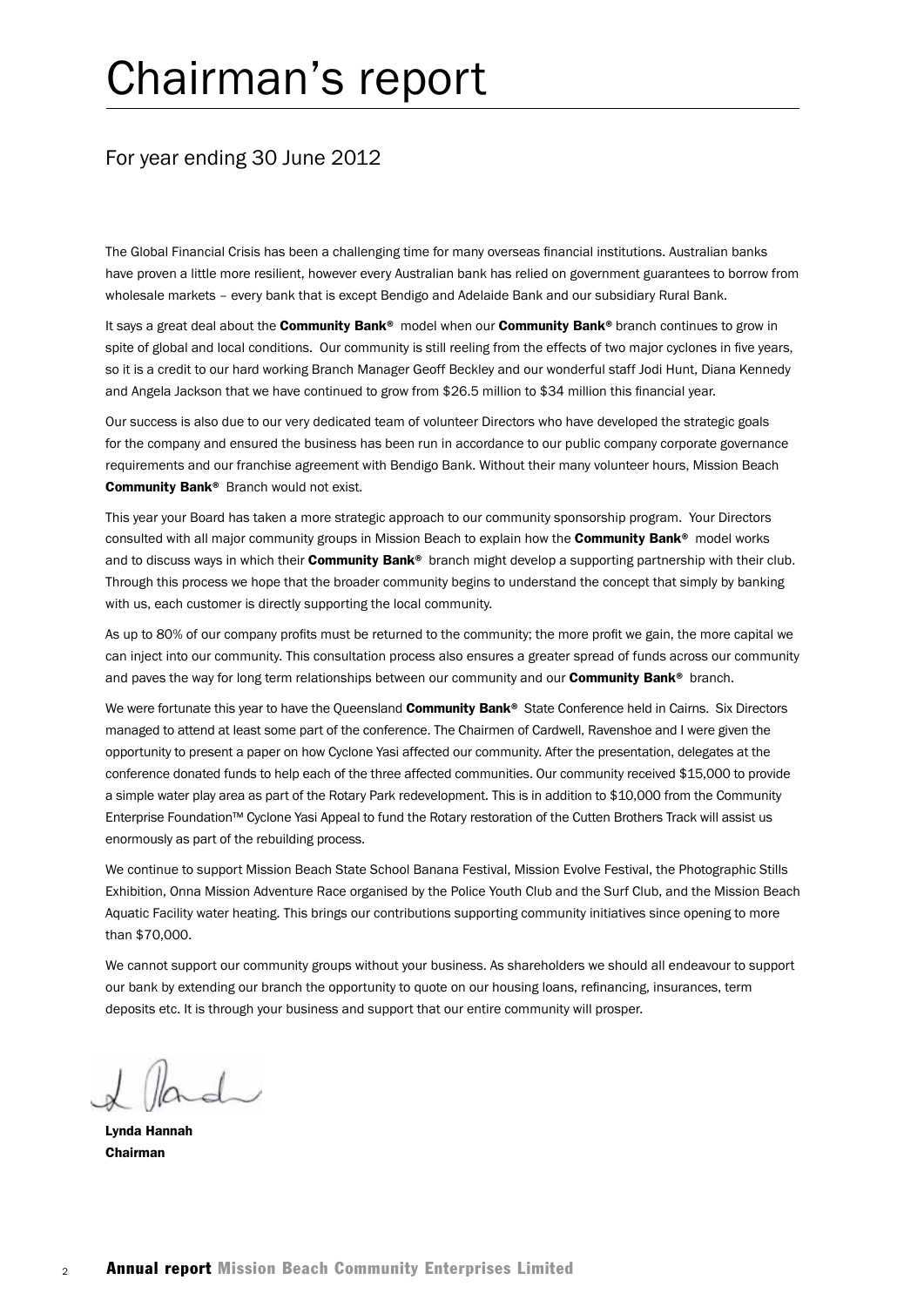## Manager's report

## For year ending 30 June 2012

It is with great pleasure that I report another successful year for Mission Beach Community Bank® Branch, in this our fourth year of operation.

During the past four years more than \$70,000 has been returned to the community.

The period after a nature disaster, such as cyclone Yasi, will always bring difficulties to businesses, individuals and the community in general. This has been true for Mission Beach, which has also been affected by the downturn in tourism in the area. We have experienced people move from the area and a feeling of general uncertainty.

Our business during this time has continued to grow, with our total business exceeding \$34 million as at 30 June 2012, an increase of more than 30%. Our customer numbers continue to increase and, as we provide full banking facilities, those customers are increasing the products they have with us.

Margins on deposits and loans were very tight over the majority of the year, this has delayed reaching profitability. However, with our increasing business size and improvement in margins, obtaining that goal is coming closer.

During the year the Directors and I have made many presentations to groups in Mission Beach, increasing the awareness of the role our **Community Bank®** branch has in the community.

As Branch Manager I must acknowledge the strong support received from an extremely dedicated group of staff who embrace the community branch concept and focus on providing service excellence with a strong team ethic. I also recognise the dedication and commitment of the Mission Beach Directors, who provide direction, expertise, time and energy in making this company successful.

I encourage our existing clients and shareholders to become advocates of your Community Bank® branch and continue to refer business from family, friends and business acquaintances.

I am very confident that our business will continue to grow in the 2013 financial year,

Geoff Beckley Branch Manager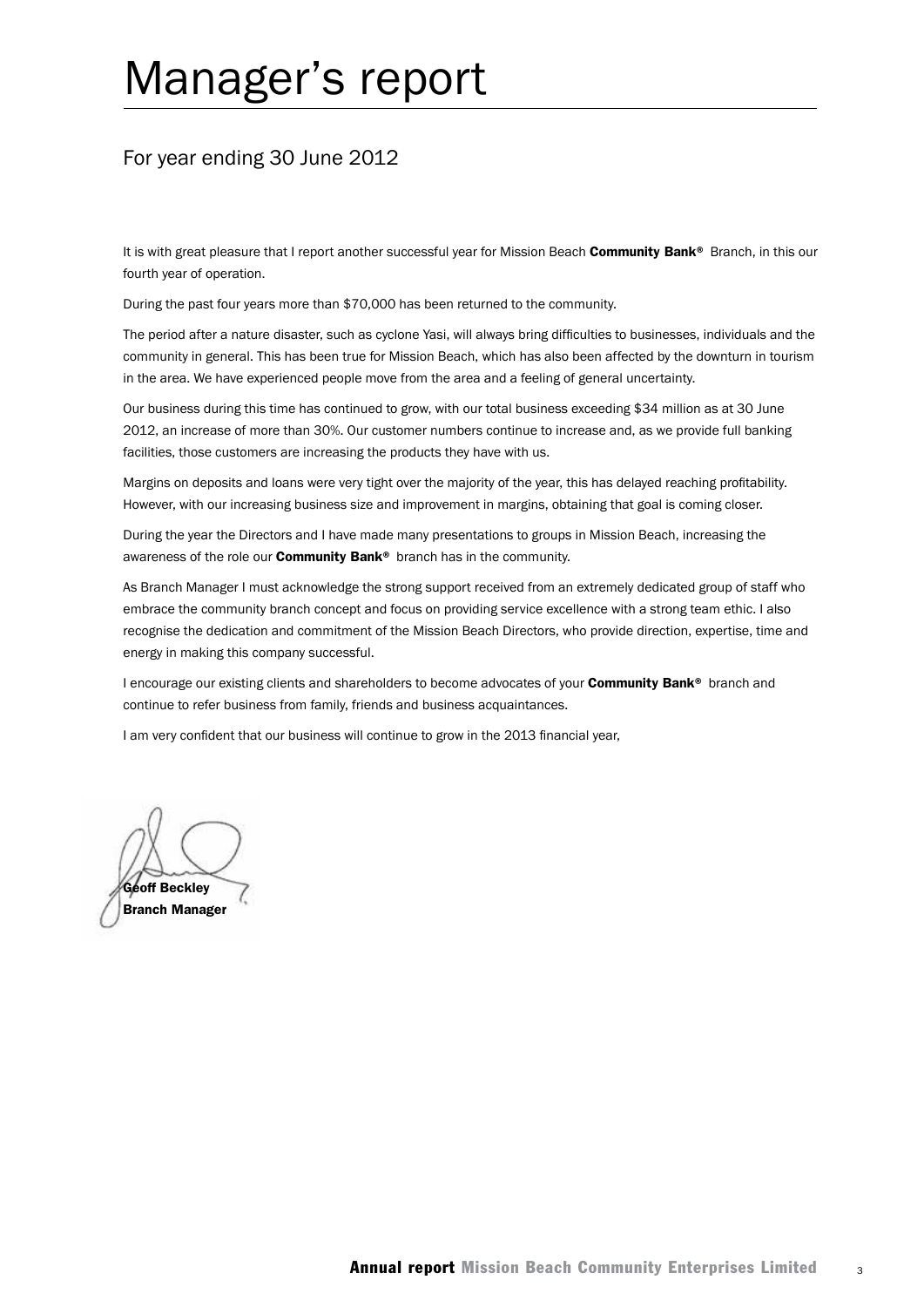## Bendigo and Adelaide Bank report

## For year ending 30 June 2012

Thanks to your support as shareholders the **Community Bank®** network has achieved a significant milestone this year, contributing more than \$80 million to support the communities these unique companies operate within.

This figure was almost unimaginable when the **Community Bank®** model was first launched in 1998, in partnership with the people from the small Victorian wheat farming towns of Rupanyup and Minyip. For these communities the Community Bank® model was seen as a way to restore branch banking services to the towns, after the last of the major banks closed its services. However, in the years since the **Community Bank®** model has become so much more.

In the past financial year a further 20 Community Bank<sup>®</sup> branches have opened, this growth is in-line with our forecast and consistent with what we have seen in recent years. Demand for the model remains strong and there are currently another 32 Community Bank® sites in development, with many more conversations happening with communities Australia wide.

At the end of the financial year  $2011/12$  the **Community Bank®** network had achieved the following:

- Returns to community \$80 million
- Community Bank<sup>®</sup> branches 295
- Community Bank® branch staff more than 1,400
- Community Bank® branch Directors 1,905
- Volume footings \$21.75 billion
- Customers 500,000
- Shareholders 71,197
- Dividends paid to shareholders \$28.8 million

Almost 300 communities have now partnered with Bendigo and Adelaide Bank, so they can not only enhance banking services, but more importantly aggregate the profits their banking business generates and reinvest it in local groups and projects that will ultimately strengthen their community.

In the past 14 years we have witnessed the **Community Bank®** network's returns to communities grow exponentially each year, with \$470,000 returned within the first five years, \$8.15 million within the first eight and \$22.58 million by the end of the first decade of operation.

Today that figure is an astonishing \$80 million and with the continued growth and popularity of the Community Bank<sup>®</sup> model, returns should top \$100 million by the end of 2013. These dollars add up to new community facilities, improved services, more opportunities for community engagement activities and generally speaking, a more prosperous society.

The communities we partner with also have access to Bendigo and Adelaide Bank's extensive range of other community building solutions including Community Enterprise Foundation™ (philanthropic arm), Community Sector Banking (banking service for not-for-profit organisations), Generation Green™ (environment and sustainability initiative), Community Telco (telecommunications solution), sponsorships, scholarships and Community Enterprises that provide **Community Bank®** companies with further development options.

In Bendigo and Adelaide Bank, your **Community Bank®** company has a committed and strong partner and over the last financial year our company has also seen much success.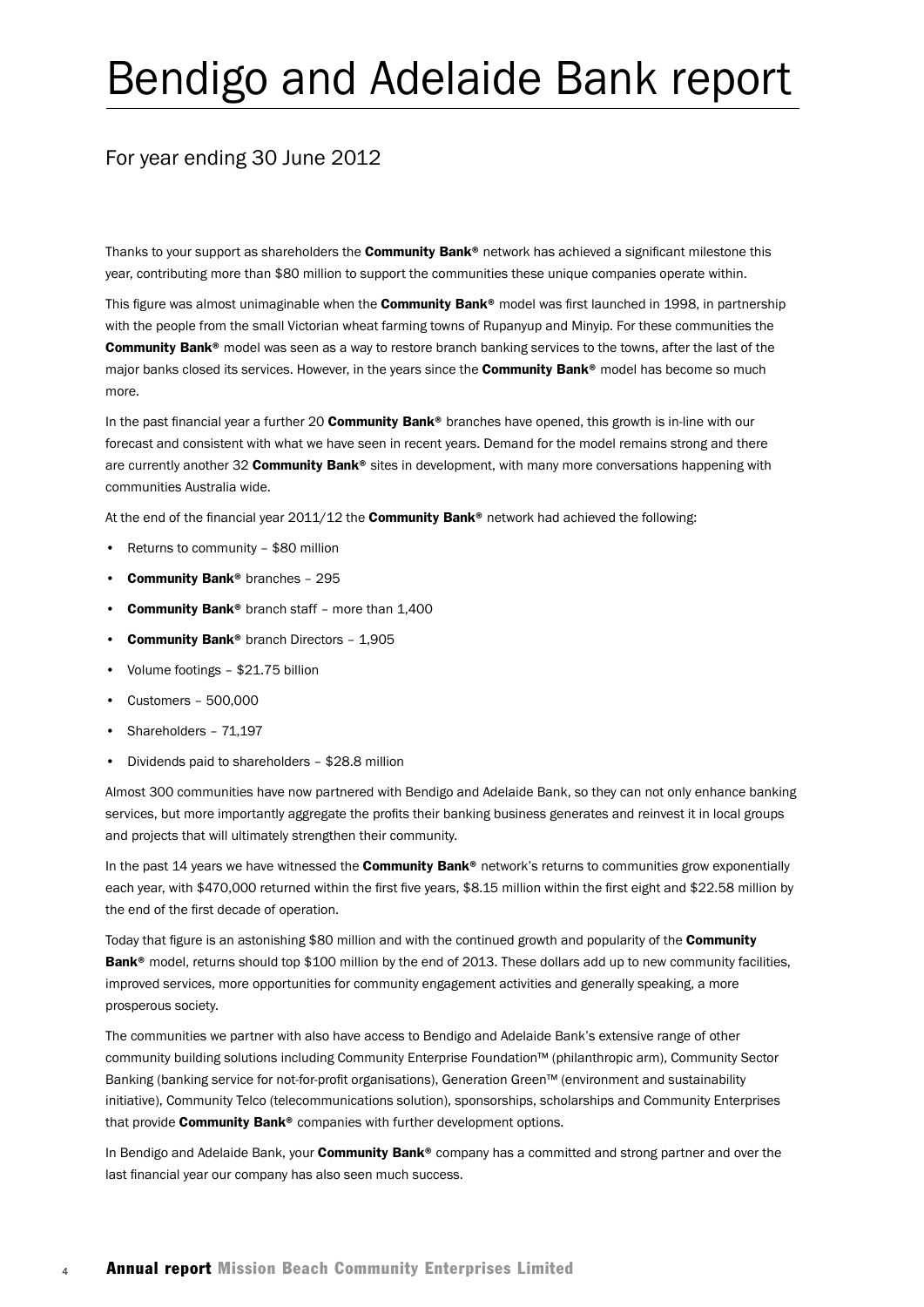Last December, our Bank joined the ranks of Australia's A-rated banks following an upgrade announced by Standard & Poor's. Its decision to raise our long-term rating from BBB+ to A- means the Bank (and its Community Bank® partners) are now rated 'A' by all three of the world's leading credit rating agencies. This is a huge boost to the Bank and will allow us to access new funding opportunities. It will also enable our group to service supporters who were precluded from banking with us because we were not A rated.

The rating upgrade is a welcome boost for the Bank and its partners at a time when funding is expensive and likely to remain so, margins have been eroded across the industry, credit growth is sluggish at best and subsequently, the profitability of banks remains under pressure.

Not surprisingly, these factors continue to place pressure on our Bank's margin and as **Community Bank®** margin share is still in part based on fixed trails, this is continuing to reflect a skew in margin share between the Bank and its Community Bank<sup>®</sup> partners.

We've been working with the **Community Bank®** network to take action to reduce this imbalance (which is in favour of the Community Bank® partners) and see the share of revenue on core banking products closely aligned to the key principal of 50/50 revenue share. Recent market developments are challenging this goal, but the Bank and its partners remain committed to addressing this.

It's Bendigo and Adelaide Bank's vision to be Australia's leading customer-connected bank. We believe our strength comes from our focus on the success of our customers, people, partners and communities. We take a 100-year view of our business; we listen and respect every customer's choice, needs and objectives. We partner for sustainable longterm outcomes and aim to be relevant, connected and valued.

This is what drives each and every one of our people and we invite you as **Community Bank®** shareholders to support us as we work with our partners to deliver on our goals and ensure our sustained and shared success.

As **Community Bank®** shareholders you are part of something special, a unique banking movement which has evolved into a whole new way of thinking about banking and the role it plays in modern society.

We thank you all for the part you play in driving this success.

Ju Jak.

Russell Jenkins Executive Customer and Community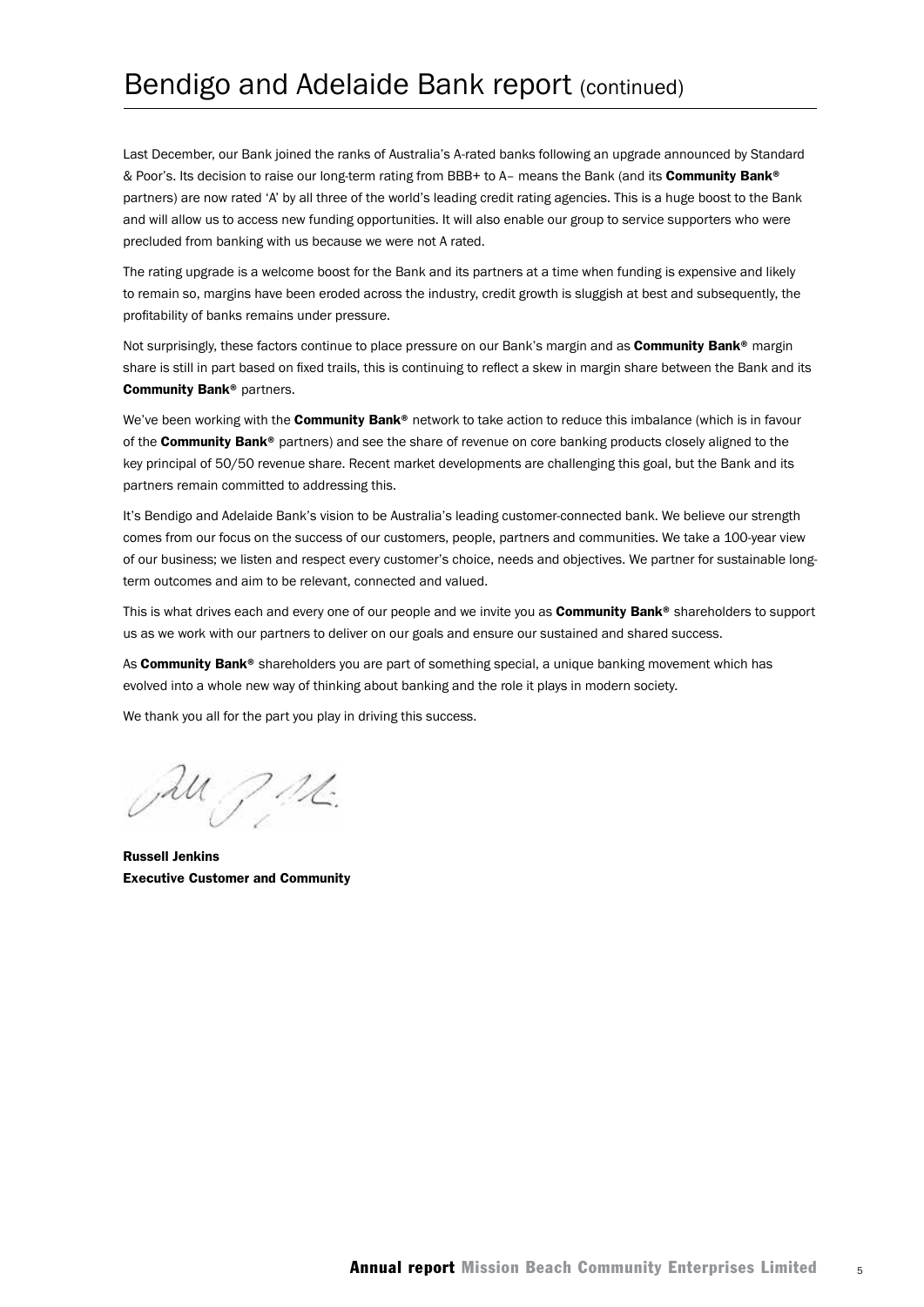## Directors' report

## For the financial year ended 30 June 2012

Your Directors submit their report of the company for the financial year ended 30 June 2012.

#### **Directors**

The names and details of the company's Directors who held office during or since the end of the financial year are:

#### Patrick Bernard Biddlecombe

Director Occupation - Retired Executive Chef Board member since February 2008

#### Christopher Rodney Norton

Director Occupation – Chartered Accountant Board member since October 2011

#### Lynda Mae Hannah Chairperson Occupation - Retired Education Adviser Board member since April 2009

Helen Louise Vasta Director Occupation – Accountant Board member since October 2011

Brigitte Yelds (resigned 27 October 2011) Director Occupation - Accounts Manager Board member since April 2009

Rhonda Catherine Murdoch (resigned 27 Oct 2011) Chairperson (retired) Occupation - Business Management Board member since February 2008

Debbie Lee Brittain

Director Occupation - Restaurateur/Office Manager Board member since February 2008

#### Richard Thomas Brant

Company Secretary Occupation - Computing and It Consultant Board member since February 2008

#### Karen Maquire

Director Occupation - Medical Practice Manager Board member since October 2010

#### Anthony Trevor Lee

Director Occupation – Solicitor and Mediator Board member since October 2011

Tracey Lehua Chamlin (resigned 27 October 2011) Company Secretary (retired) Occupation - Education Adviser Board member since February 2008

Directors were in office for this entire year unless otherwise stated.

No Directors have material interests in contracts or proposed contracts with the company.

#### Principal activities

The principal activities of the company during the course of the financial year were in providing **Community Bank®** services under management rights to operate a franchised branch of Bendigo and Adelaide Bank Limited.

There has been no significant changes in the nature of these activities during the year.

#### Operating results

The loss of the company for the financial year after provision for income tax was \$41,186 (2011: \$120,379).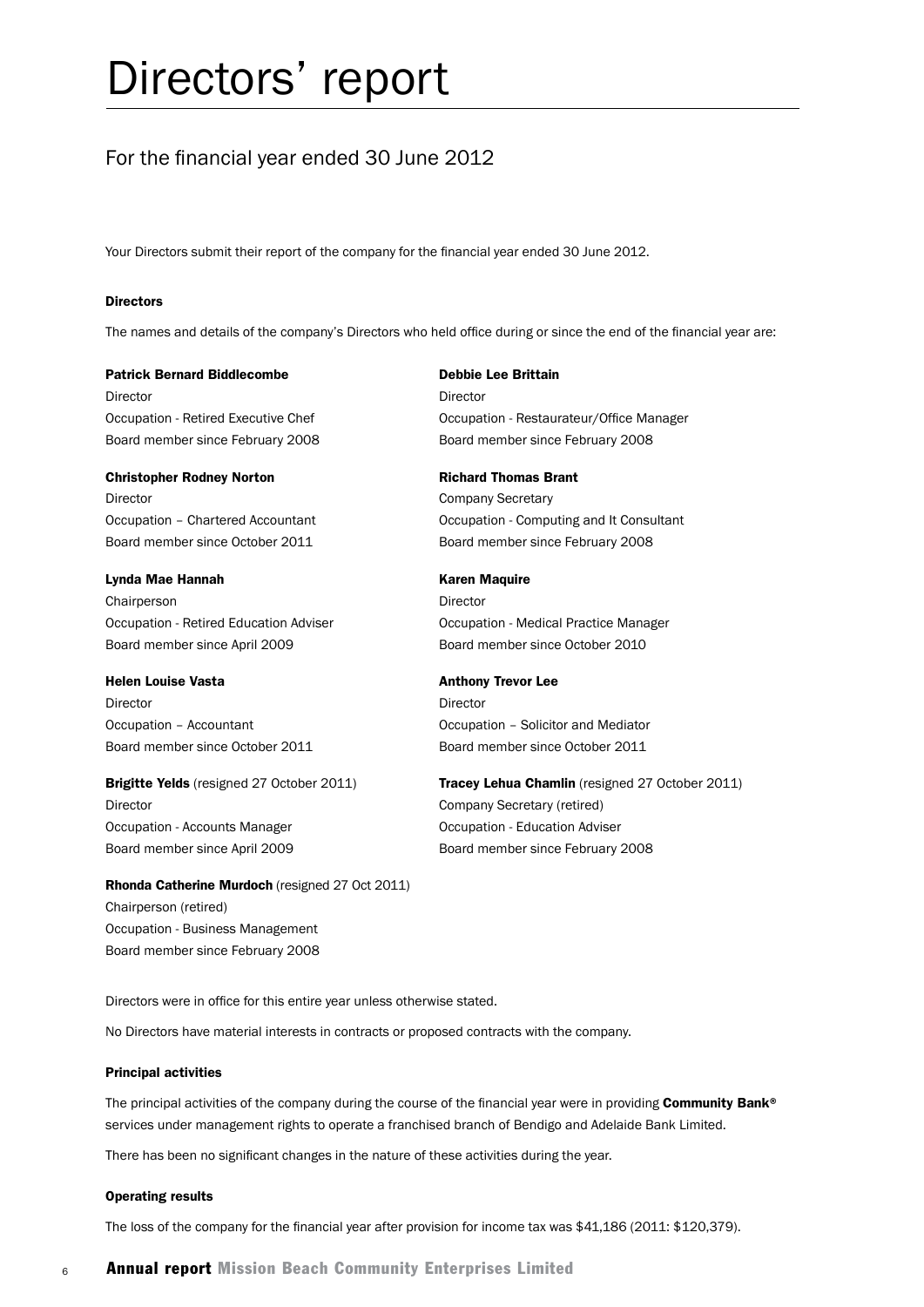#### Dividends

The Directors recommend that no dividend be paid for the current year.

#### Financial position

The net assets of the company have decreased by \$41,186 from 30 June 2011 to \$264,213 in 2012. The increase is largely due to the early stages of the operations of the company.

#### Significant changes in the state of affairs

In the opinion of the directors there were no significant changes in the state of affairs of the company that occurred during the financial year under review not otherwise disclosed in this report.

#### Events after the reporting period

Since balance date, the world financial markets have shown volatility that may have an impact on investment earnings in the 2012/2013 financial year. The company continues to maintain a conservative investment strategy to manage the exposure to market volatility.

There are no other matters or circumstances that have arisen since the end of the financial year that have significantly affected or may significantly affect the operations of the company, the results of those operations or the state of affairs of the company, in future years.

#### Future developments

The company will continue its policy of providing banking services to the community.

#### Environmental issues

The company is not subject to any significant environmental regulation.

#### Proceedings on behalf of company

No person has applied for leave of court to bring proceedings on behalf of the company or intervene in any proceedings to which the company is a party for the purpose of taking responsibility on behalf of the company for all or any part of those proceedings. The company was not a party to any such proceedings during the year.

#### Remuneration report

No Director has received or become entitled to receive, during or since the financial year, a benefit because of a contract made by the company, controlled entity or related body corporate with a Director, a firm which a Director is a member or an entity in which a Director has a substantial financial interest. This statement excludes a benefit included in the aggregate amount of emoluments received or due and receivable by Directors shown in the company's accounts, or the fixed salary of a full-time employee of the company, controlled entity or related body corporate.

#### Indemnifying officers or Auditor

The company has agreed to indemnify each Officer (Director, Secretary or employee) out of assets of the company to the relevant extent against any liability incurred by that person arising out of the discharge of their duties, except where the liability arises out of conduct involving dishonesty, negligence, breach of duty or the lack of good faith. The company also has Officers Insurance for the benefit of Officers of the company against any liability occurred by the Officer, which includes the Officer's liability for legal costs, in or arising out of the conduct of the business of the company or in or arising out of the discharge of the Officer's duties.

Disclosure of the nature of the liability and the amount of the premium is prohibited by the confidentiality clause of the contract of insurance. The company has not provided any insurance for an Auditor of the company.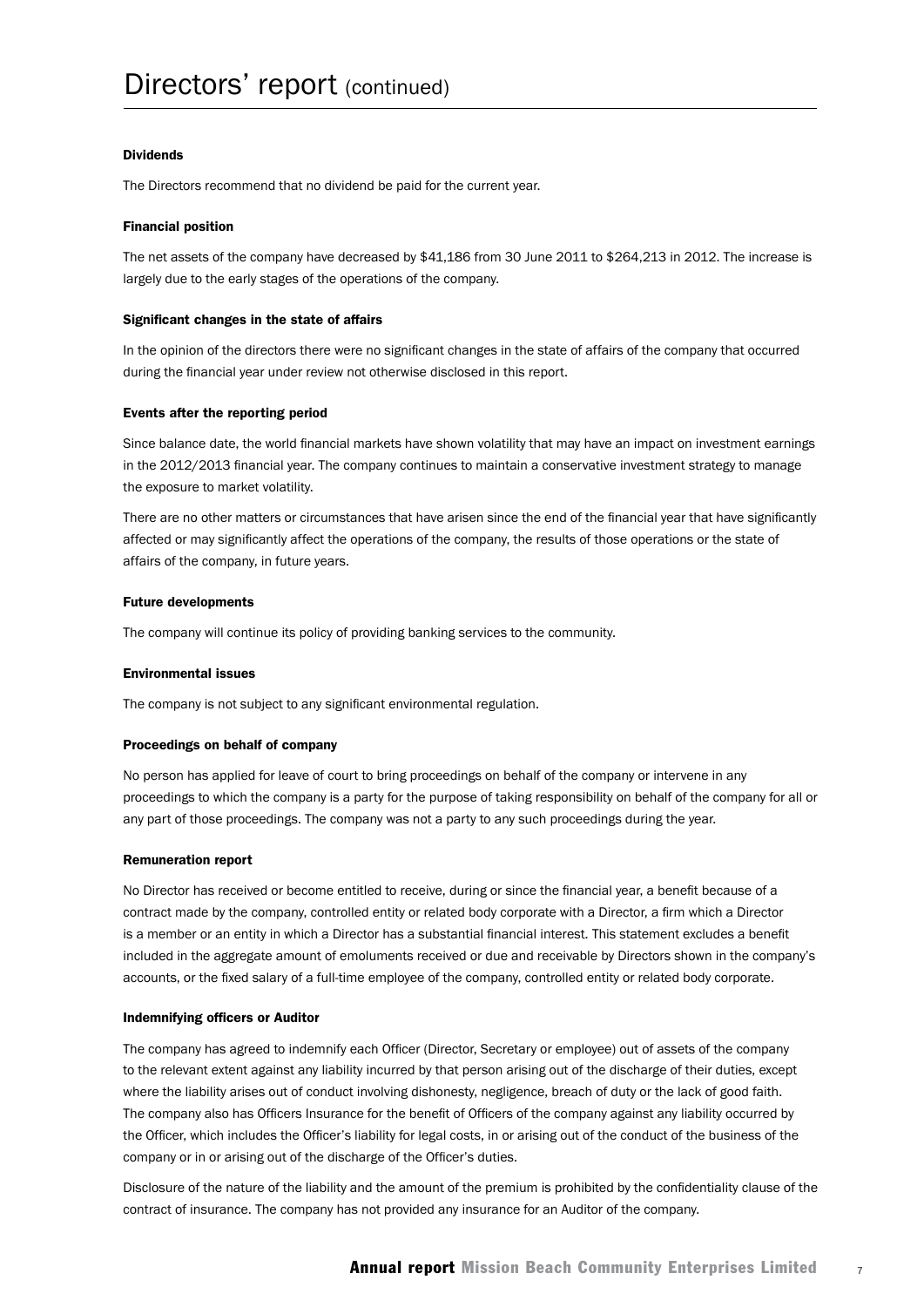#### Directors' meetings

The number of Directors' meetings attended during the year were: 12

| <b>Director</b>                                                                                                                                      | <b>Board</b><br>meetings # |
|------------------------------------------------------------------------------------------------------------------------------------------------------|----------------------------|
| <b>Patrick Bernard Biddlecombe</b>                                                                                                                   | 10(11)                     |
| Debbie Lee Brittain                                                                                                                                  | 11(11)                     |
| Rhonda Catherine Murdoch (resigned 27 Oct 2011)                                                                                                      | 4(4)                       |
| Tracey Lehua Chamlin (resigned 27 October 2011)                                                                                                      | 2(4)                       |
| Lynda Mae Hannah                                                                                                                                     | 10(11)                     |
| <b>Richard Thomas Brant</b>                                                                                                                          | 6(11)                      |
| Brigitte Yelds (resigned 27 October 2011)                                                                                                            | 3(4)                       |
| Karen Maquire                                                                                                                                        | 10(11)                     |
| Anthony Trevor Lee                                                                                                                                   | 7(7)                       |
| <b>Helen Louise Vasta</b>                                                                                                                            | 5(7)                       |
| <b>Christopher Rodney Norton</b>                                                                                                                     | 7(7)                       |
| # The first number is the meetings attended while in brackets is the number of meetings eligible to attend.<br>N/A - not a member of that committee. |                            |

#### Company Secretary

Richard Tomas Brant has been a Board member since the Company inception. He assumed the role of Company Secretary Mission Beach Community Enterprises from 2008 - October 2010 then again from October 2011. He has attended the Company's Director course, **Community Bank®** Secretary's Workshop and has experience in Commonwealth Government roles and the private sector.

#### Corporate governance

The company has implemented various corporate governance practices, which include:

- (a) Director approval of operating budgets and monitoring of progress against these budgets;
- (b) Ongoing Director training; and
- (c) Monthly Director meetings to discuss performance and strategic plans.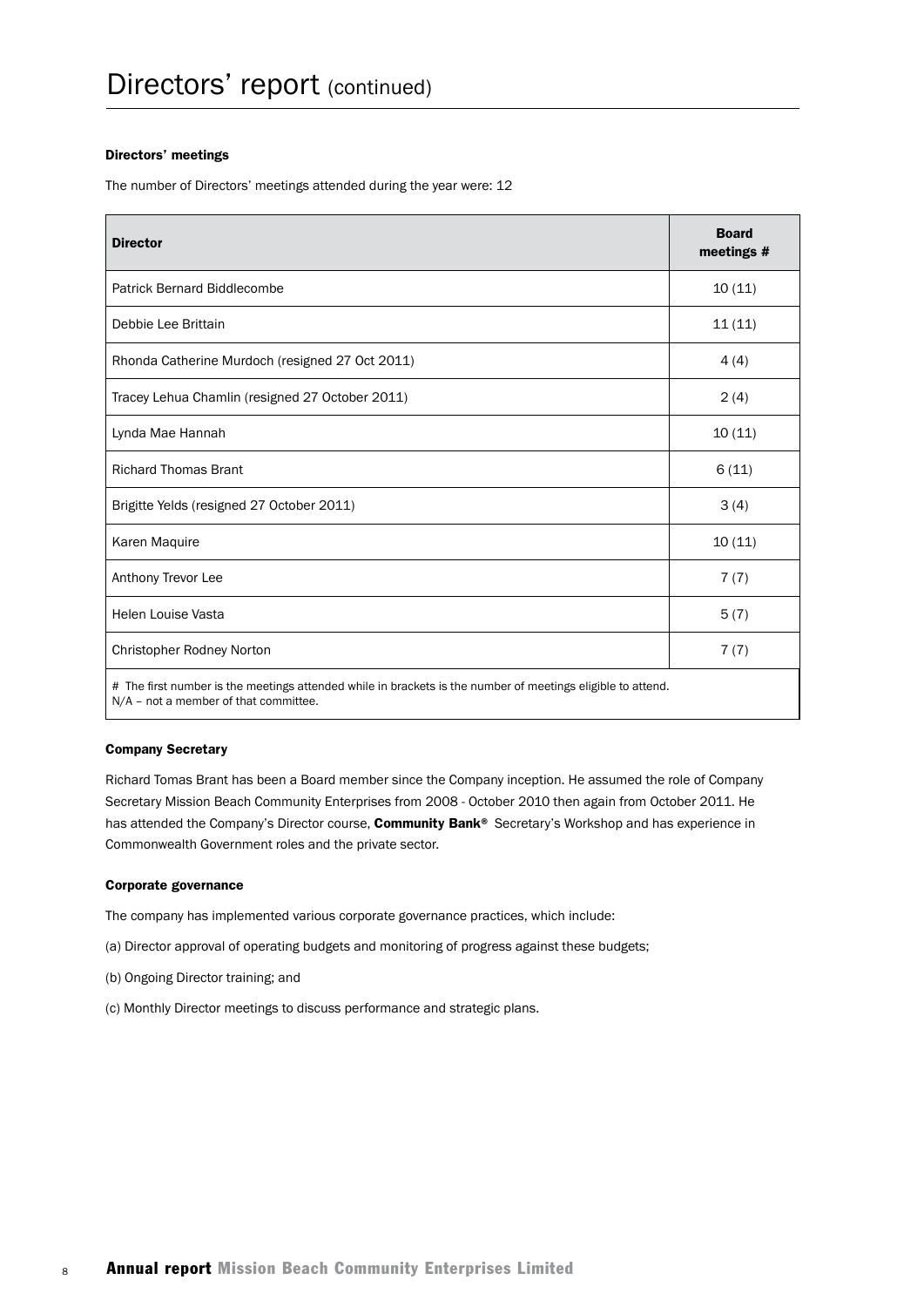#### Non audit services

The Directors in accordance with advice from the audit committee, are satisfied that the provision of non audit services during the year is compatible with the general standard of independence for auditors imposed by the Corporations Act 2001. The Directors are satisfied that the services disclosed in Note 5 did not compromise the external Auditor's independence for the following reasons:

- all non audit services are reviewed and approved by the audit committee prior to commencement to ensure they do not adversely affect integrity and objectivity of the Auditor; and
- the nature of the services provided does not compromise the general principles relating to Auditor independence in accordance with APES 110 "Code of Ethics for Professional Accountants" set by the Accounting Professional and Ethical Standards Board.

#### Auditor independence declaration

The Auditor's independence declaration for the year ended 30 June 2012 has been received and can be found on page 10 of this financial report.

Signed in accordance with a resolution of the Board of Directors in Mission Beach, Queensland on 20 September 2012.

Lynda Hannah Chairperson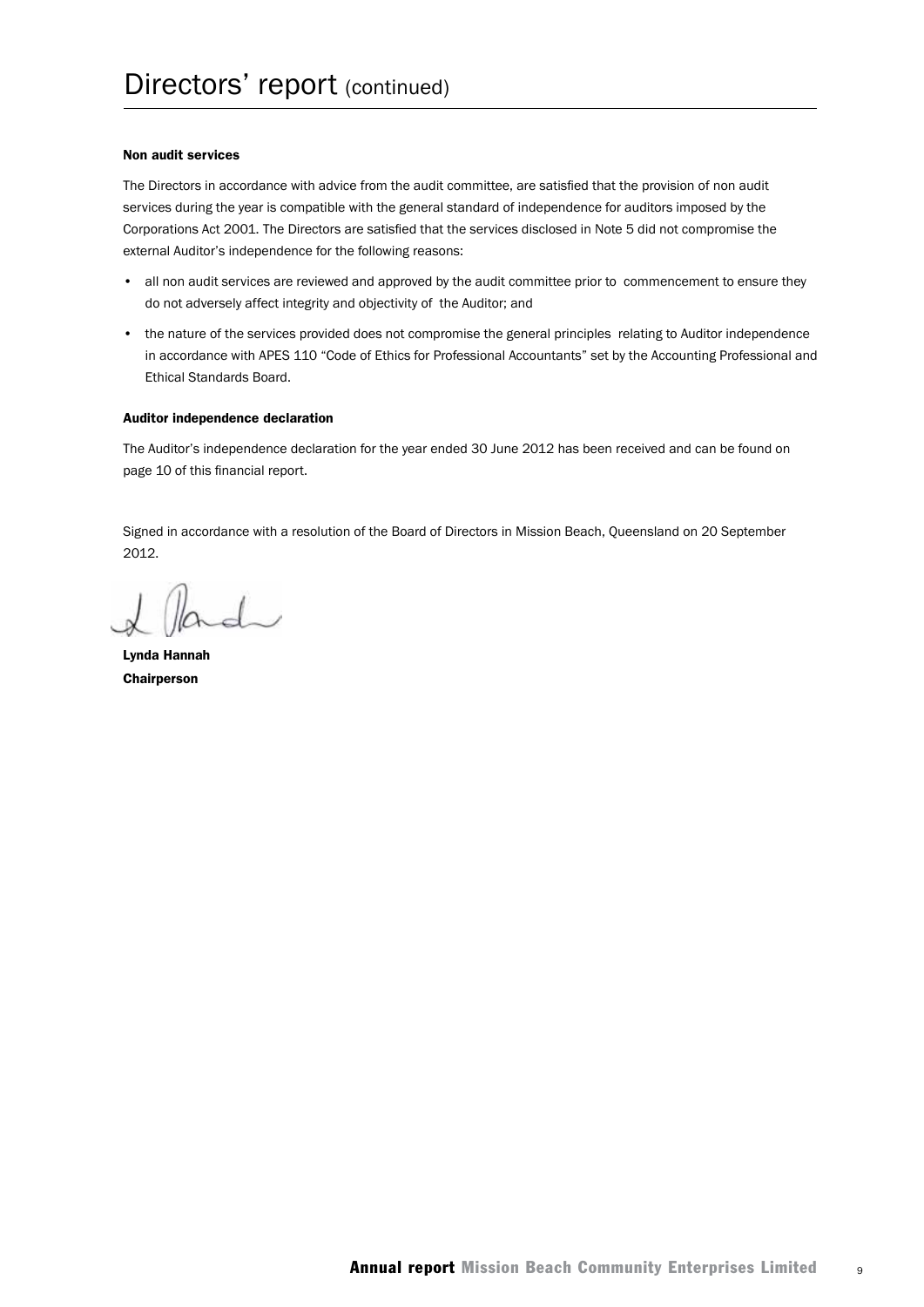## Auditor's independence declaration



Level 2, 10-16 Forest Street Bendigo, Victoria PO Box 30, Bendigo, VIC 3552

Telephone: (03) 5445 4200 Fax: (03) 5444 4344 Email: rsd@rsdadvisors.com.au www.rsdadvisors.com.au

20 September 2012

The Directors Mission Beach Community Enterprise Limited Shop 5, 34-40 Dickinson St WONGALING QLD 4852

To the Directors of Mission Beach Community Enterprise Limited

#### Auditor's Independence Declaration under section 307C of the Corporations Act 2001

I declare that to the best of my knowledge and belief, during the year ended 30 June 2012 there has been:

- no contraventions of the auditor independence requirements as set out in the  $(i)$ Corporations Act 2001 in relation to the audit; and
- (ii) no contraventions of any applicable code of professional conduct in relation to the audit.

Rehnand Singt & Pelching

RICHMOND SINNOTT & DELAHUNTY **Chartered Accountants** 

**Warren Sinnott** Partner Dated at Bendigo, 20 September 2012

Richmond Sinnott & Delahunty<br>ABN 60 616 244 309 Liability limited by a scheme approved under Professional Standards Legislation

Partners: Warren Sinnott Philip Delahunty Cara Hall Kathie Teasdale **Brett Andrews** David Richmond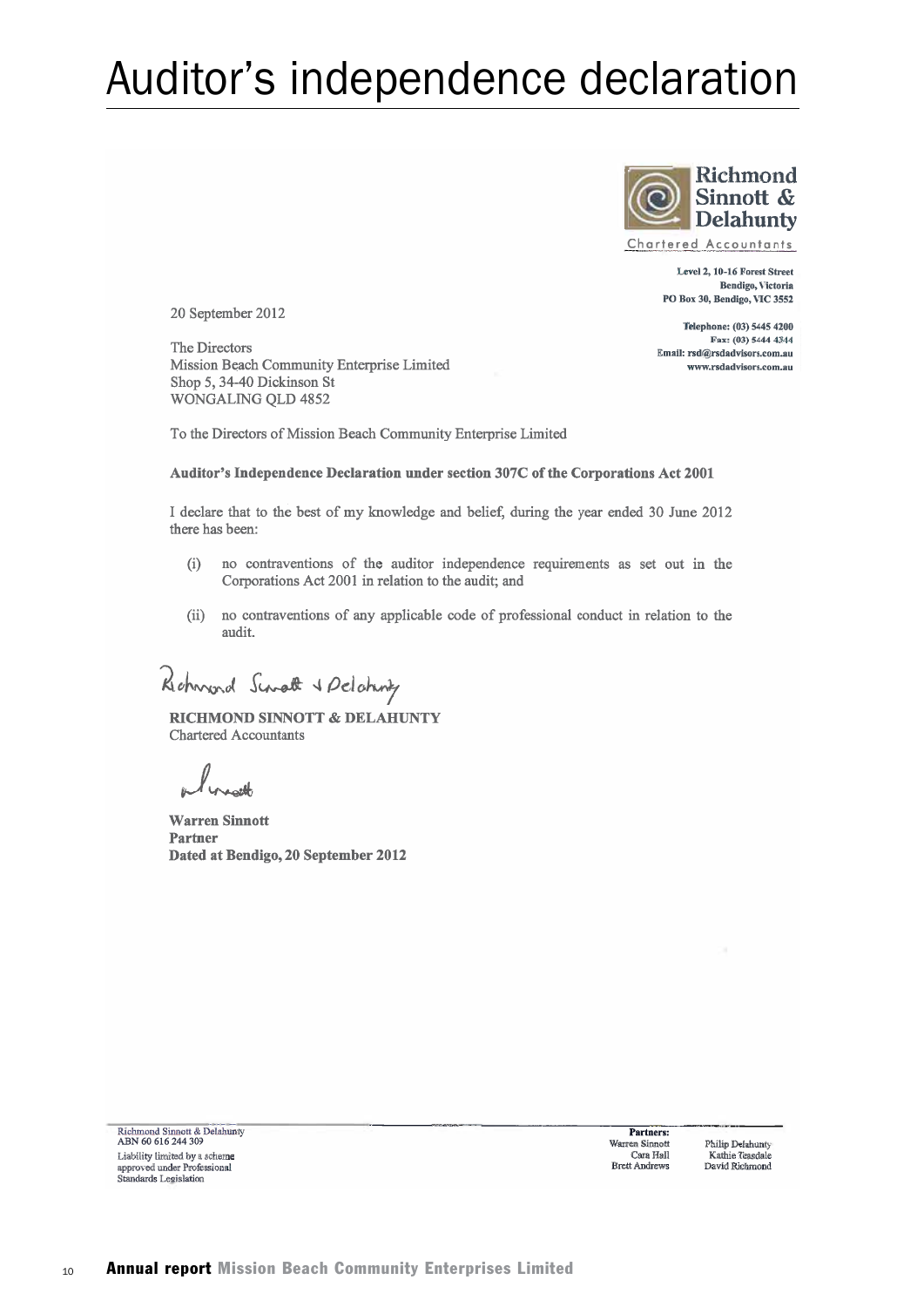## Statement of comprehensive income for the year ended 30 June 2012

| <b>Note</b>    | 2012<br>Ŝ  | 2011<br>S  |
|----------------|------------|------------|
| $\overline{2}$ | 336,521    | 247,813    |
| 3              | (225, 677) | (219, 118) |
| 3              | (13, 485)  | (12, 853)  |
|                | (159, 746) | (172, 615) |
|                |            |            |
|                | (62, 387)  | (156, 773) |
|                | (832)      | (11,058)   |
|                | (63, 219)  | (167, 831) |
| $\overline{4}$ | 22,033     | 47,452     |
|                | (41, 186)  | (120, 379) |
|                |            |            |
|                | (41, 186)  | (120, 379) |
|                |            |            |
| 22             | (4.71)     | (13.76)    |
| 22             | (4.71)     | (13.76)    |
|                |            |            |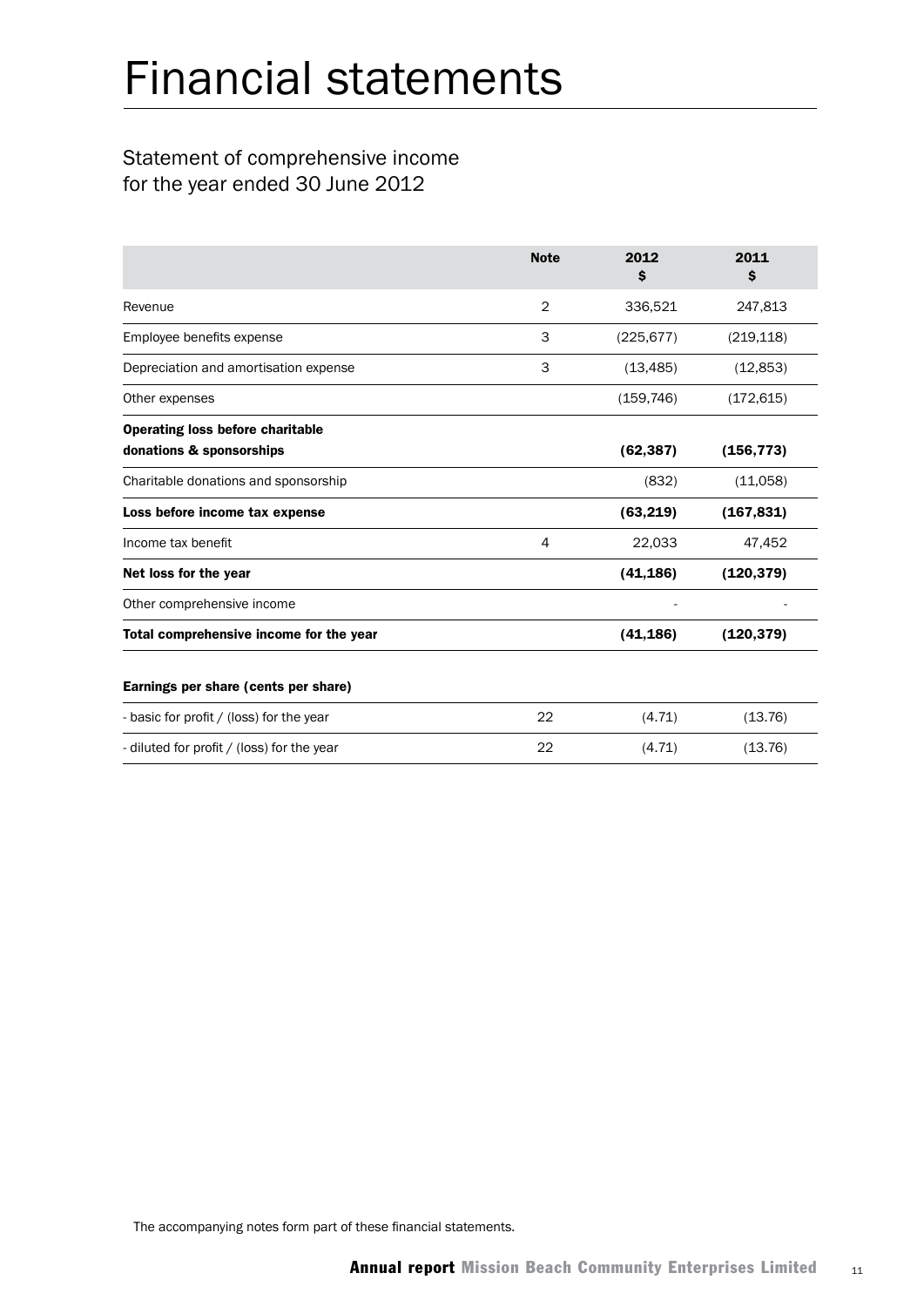## Statement of financial position as at 30 June 2012

|                                          | <b>Note</b>    | 2012<br>\$ | 2011<br>Ś  |
|------------------------------------------|----------------|------------|------------|
| <b>Assets</b>                            |                |            |            |
| <b>Current assets</b>                    |                |            |            |
| Receivables                              | $\overline{7}$ | 16,822     | 28,075     |
| Other current assets                     | 8              | 5,321      |            |
| <b>Total current assets</b>              |                | 22,143     | 28,075     |
| <b>Non-current assets</b>                |                |            |            |
| Property, plant and equipment            | 9              | 155,684    | 163,463    |
| Deferred tax assets                      | 4              | 218,682    | 196,649    |
| Intangible assets                        | 10             | 2,000      | 4,000      |
| <b>Total non-current assets</b>          |                | 376,366    | 364,112    |
| <b>Total assets</b>                      |                | 398,509    | 392,187    |
| <b>Liabilities</b>                       |                |            |            |
| <b>Current liabilities</b>               |                |            |            |
| Bank overdraft                           | 6              | 105,128    | 48,485     |
| Payables                                 | 11             | 23,190     | 23,759     |
| Provisions                               | 12             | 5,978      | 14,544     |
| <b>Total current liabilities</b>         |                | 134,296    | 86,788     |
| <b>Total liabilities</b>                 |                | 134,296    | 86,788     |
| <b>Net assets</b>                        |                | 264,213    | 305,399    |
| <b>Equity</b>                            |                |            |            |
| Issued capital                           | 13             | 856,704    | 856,704    |
| Retained earnings / (accumulated losses) | 14             | (592, 491) | (551, 305) |
| <b>Total equity</b>                      |                | 264,213    | 305,399    |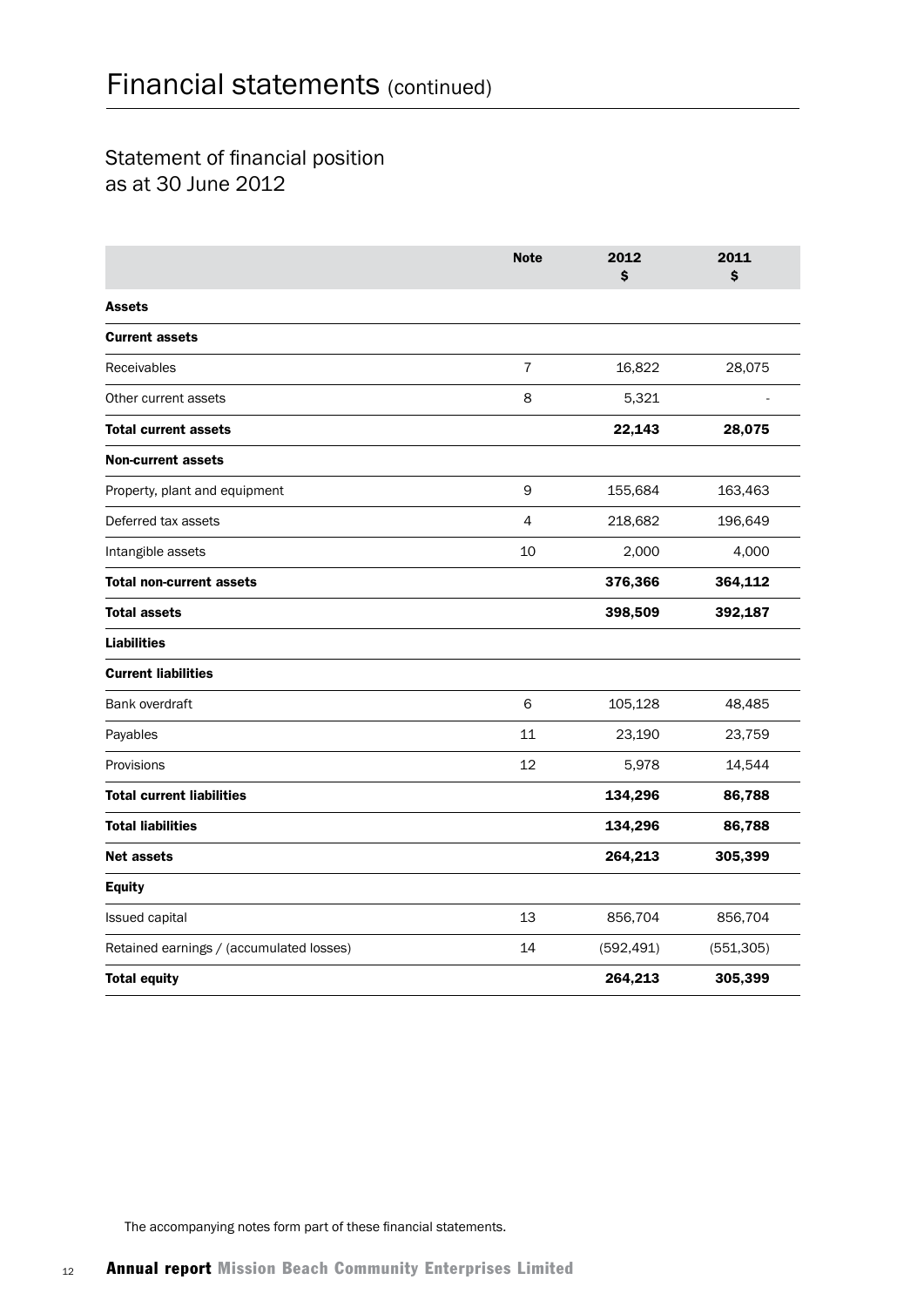## Statement of cash flows for the year ended 30 June 2012

|                                                    | <b>Note</b> | 2012<br>\$ | 2011<br>\$ |
|----------------------------------------------------|-------------|------------|------------|
| Cash flows from operating activities               |             |            |            |
| Cash receipts in the course of operations          |             | 377,286    | 261,050    |
| Cash payments in the course of operations          |             | (430, 688) | (421, 272) |
| Interest received                                  |             | 465        | 2,259      |
| Net cash flows from/(used in) operating activities | 15b         | (52, 937)  | (157, 963) |
| <b>Cash flows frominvesting activities</b>         |             |            |            |
| Payments for property, plant and equipment         |             | (3,706)    |            |
| Net cash flows from/(used in) investing activities |             | (3,706)    |            |
| Net increase/(decrease) in cash held               |             | (56, 643)  | (157, 963) |
| Cash and cash equivalents at start of year         |             | (48, 485)  | 109,478    |
| Cash and cash equivalents at end of year           | 15a         | (105, 128) | (48, 485)  |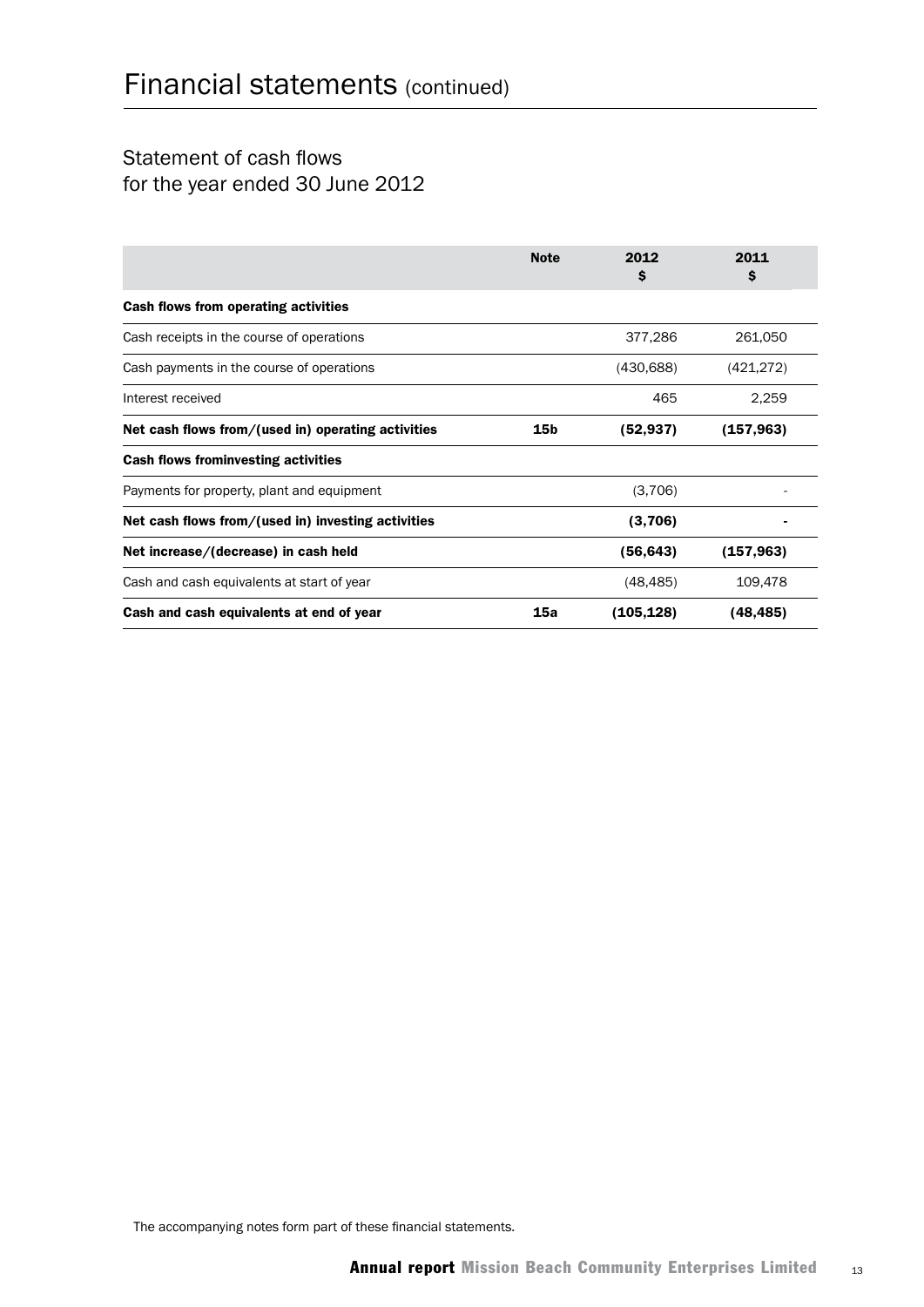## Statement of changes in equity for the year ended 30 June 2012

|                                        | <b>Note</b> | 2012<br>\$ | 2011<br>\$ |
|----------------------------------------|-------------|------------|------------|
| <b>Issued capital</b>                  |             |            |            |
| Balance at start of year               |             | 856,704    | 856,704    |
| Issue of share capital                 |             |            |            |
| Share issue costs                      |             |            |            |
| <b>Balance at end of year</b>          |             | 856,704    | 856,704    |
|                                        |             |            |            |
| Retained earnings / accumulated losses |             |            |            |
| Balance at start of year               |             | (551, 305) | (430, 926) |
| Net loss for the year                  |             | (41, 186)  | (120, 379) |
| Dividends paid                         | 21          |            |            |
| <b>Balance at end of year</b>          |             | (592, 491) | (551, 305) |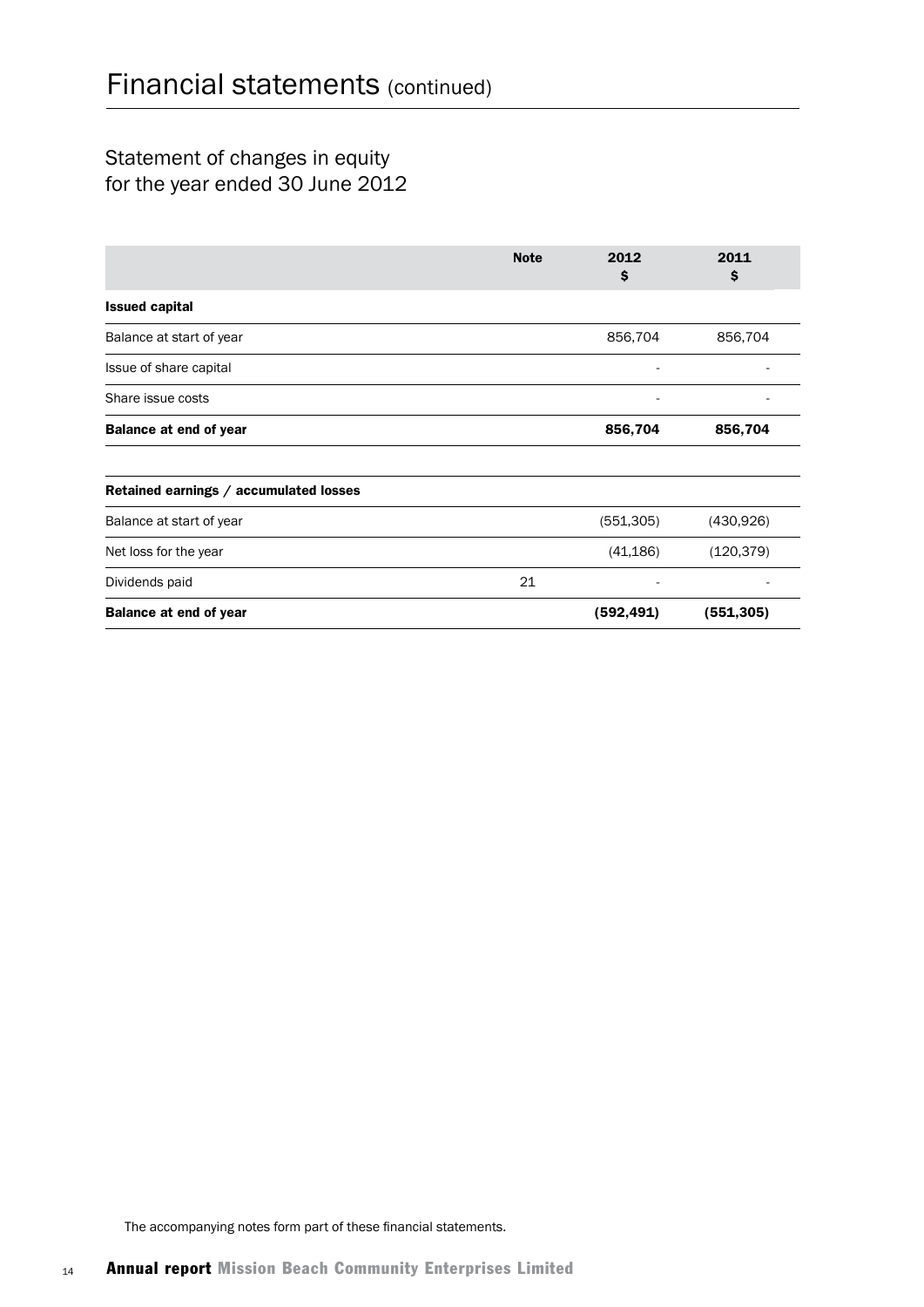## Notes to the financial statements

## For year ended 30 June 2012

## Note 1. Summary of significant accounting policies

#### (a) Basis of preparation

Mission Beach Community Enterprises Limited ('the Company') is domiciled in Australia. The financial statements for the year ending 30 June 2012 are presented in Australian dollars. The Company was incorporated in Australia and the principal operations involve providing **Community Bank®** services.

The financial statements are general purpose financial statements, that have been prepared in accordance with Australian Accounting Standards, Australian Accounting Interpretations, other authorative pronouncements of the Australian Accounting Standards Board (AASB) and the Corporations Act 2001. The company is a for profit entity for financial reporting purposes under Australian Accounting Standards.

Australian Accounting Standards set out accounting policies that the AASB has concluded would result in financial statements containing relevant and reliable information about transactions, events and conditions. Compliance with Australian Accounting Standards ensures that the financial statements and notes also comply with International Financial Reporting Standards as issued by the IASB.

Material accounting policies adopted in the preparation of these financial statements are presented below and have been consistently applied unless stated otherwise.

The financial statements have been prepared on an accruals basis and are based on historical costs, modified, were applicable, by the measurement of fair value of selected non current assets, financial assets and financial liabilities.

The financial statements require judgements, estimates and assumptions to be made that affect the application of accounting policies. Actual results may differ from these estimates.

The financial statements were authorised for issue by the Directors on 20 September 2012.

#### (b) Going concern

The financial statements have been prepared on a going concern basis which contemplates continuity of normal businss activities and the realisation of assets and discharge of liabilities in the normal course of business.

The Directors believe that it is reasonably foreseeable that the Company will continue as a going concern and that it is appropriate to adopt the going concern basis in the preparation of the financial statements after consideration of the following:

- (i) The Company recognises that losses will be incurred during the development of the business and while market access is being developed within the district. Such losses have been more significant following the effects of Tropical Cyclone Yasi in February 2011. The Company has reported a loss after tax of \$41,186 (2011: \$120,379) for the year ended 30 June 2012. The Company has budgeted for a loss before tax of \$82,503 for the 2012/13 year. The directors will continue to review their growth forecast budget and cashflows throughout the 2012/13 year.
- (ii) Bendigo and Adelaide Bank Limited has confirmed that it will continue to support the Company and its operations for the 2012/13 financial year and beyond through the provision of an overdraft facility on normal commercial terms and conditions to assist with working capital requirements.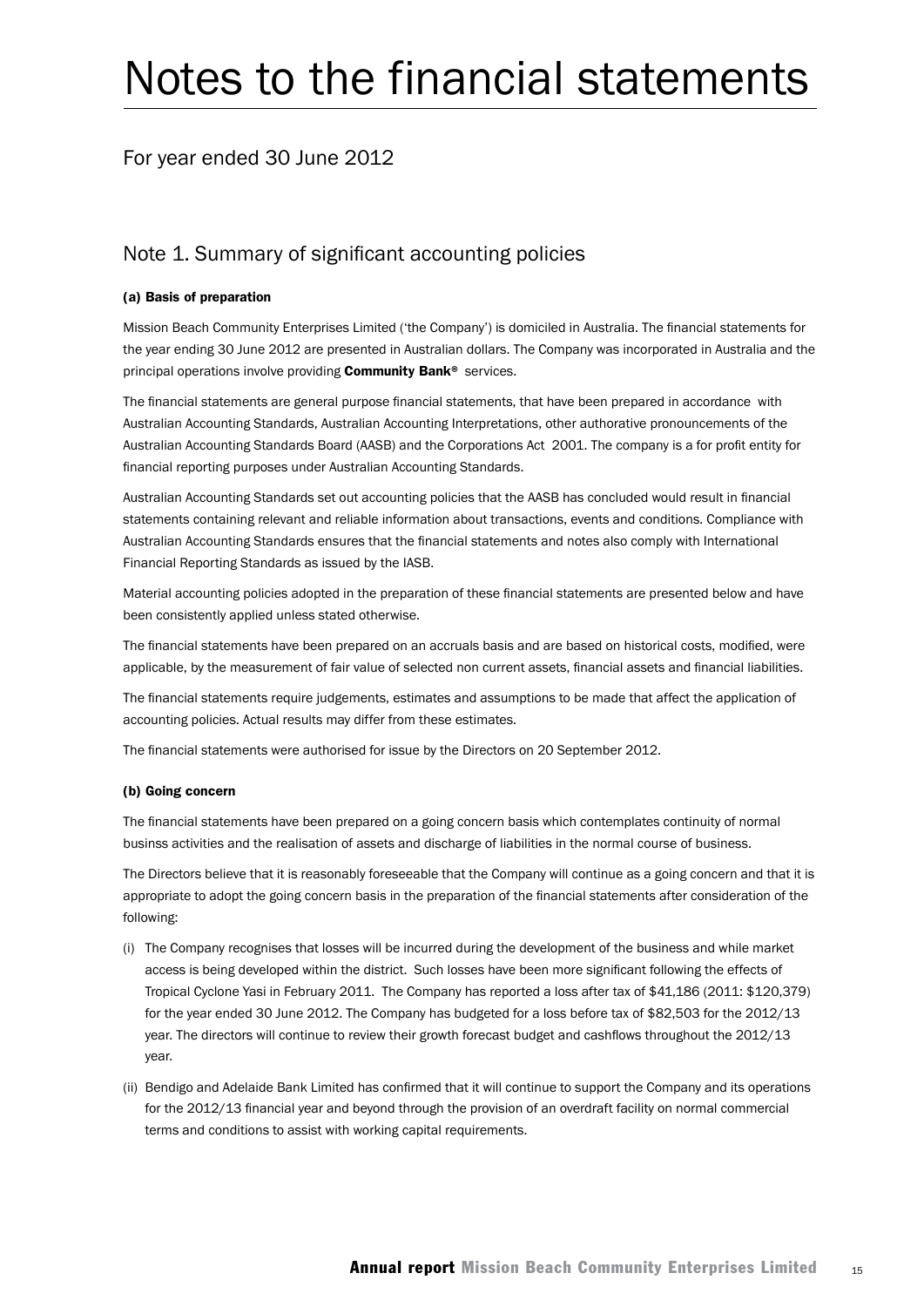#### (c) Income tax

Deferred income tax is provided on all temporary differences at the reporting date between the tax bases of assets and liabilities and their carrying amounts for financial reporting purposes.

Deferred income tax liabilities are recognised for all taxable temporary differences.

Deferred income tax assets are recognised for all deductible temporary differences, carry-forward of unused tax assets and unused tax losses, to the extent that it is probable that taxable profit will be available against which the deductible temporary differences, and the carry-forward of unused tax assets and unused tax losses can be utilised.

The carrying amount of deferred income tax assets is reviewed at each reporting date and reduced to the extent that it is no longer probable that sufficient taxable profit will be available to allow all or part of the deferred income tax asset to be utilised.

Deferred income tax assets and liabilities are measured at the tax rates that are expected to apply to the year when the asset is realised or the liability is settled.

#### (d) Property, plant and equipment

Property, plant and equipment are brought to account at cost less accumulated depreciation and any impairment in value.

Land and buildings are measured at fair value less accumulated depreciation.

Depreciation is calculated on a straight line basis over the estimated useful life of the asset as follows:

| <b>Class of asset</b> | <b>Depreciation rate</b> |
|-----------------------|--------------------------|
| Fitout costs          | 2.5%                     |
| Plant & equipment     | $4 - 25%$                |

#### **Impairment**

The carrying values of plant and equipment are reviewed for impairment when events or changes in circumstances indicate the carrying value may not be recoverable.

If any such indication exists and where the carrying value exceeds the estimated recoverable amount, the assets or cash-generating units are written down to their recoverable amount.

The recoverable amount of plant and equipment is the greater of fair value less costs to sell and value in use. In assessing value in use, the estimated future cash flows are discounted to their present value using a pre-tax discount rate that reflects current market assessments of the time value of money and the risks specific to the asset.

#### **Revaluations**

Following initial recognition at cost, land and buildings are carried at a revalued amount which is the fair value at the date of the revaluation less any subsequent accumulated depreciation on buildings and accumulated impairment losses.

Fair value is determined by reference to market based evidence, which is the amount for which the assets could be exchanged between a knowledgeable willing buyer and a knowledgeable willing seller in an arm's length transaction as at the valuation date.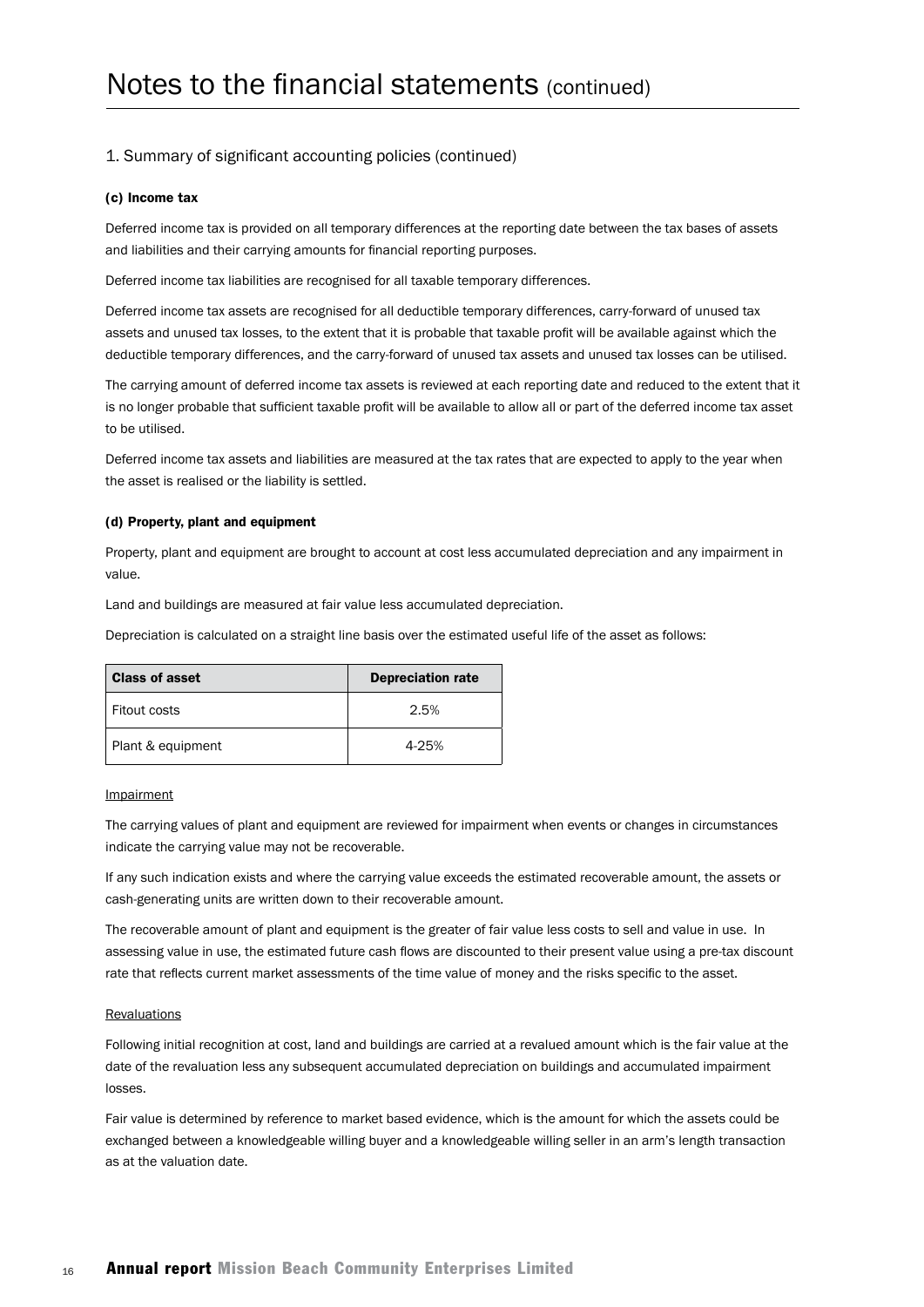#### (e) Impairment of assets

At each reporting date, the company assesses whether there is any indication that an asset is impaired. Where an indicator of impairment exists, the company makes a formal estimate of the recoverable amount. Where the carrying amount of an asset exceeds its recoverable amount the asset is considered impaired and is written down to its recoverable amount.

#### (f) Goods and services tax

Revenues, expenses and assets are recognised net of the amount of goods and services tax (GST), except where the amount of GST incurred is not recoverable from the taxation authority. In these circumstances, the GST is recognised as part of the cost of acquisition of the asset or as part of the expense.

Receivables and payables are stated with the amount of GST included.

The net amount of GST recoverable from, or payable to, the taxation authority is included as part of receivables or payables in the Statement of Financial Position. Cash flows are included in the Statement of Cash Flows on a gross basis.

The GST components of cash flows arising from investing and financing activities which are recoverable from, or payable to, the ATO are classified as operating cash flows.

#### (g) Employee benefits

The provision for employee benefits to wages, salaries and annual leave represents the amount which the company has a present obligation to pay resulting from employees' services provided up to the reporting date. The provision has been calculated on undiscounted amounts based on wage and salary rates expected to be paid and includes related on-costs.

The company contributes to a defined contribution plan. Contributions to employee superannuation funds are charged against income as incurred.

#### (h) Intangibles

Establishment costs have been initially recorded at cost and amortised on a straight line basis at a rate of 20% per annum. The current amortisation changes for intangible assets are included under depreciation and amortisation expense per the Statement of Comprehensive Income.

#### (i) Cash

Cash on hand and in banks are stated at nominal value.

For the purposes of the statement of cash flows, cash includes cash on hand and in banks and investments in money market instruments, net of outstanding bank overdrafts.

#### (j) Revenue

Interest and fee revenue is recognised when earned. All revenue is stated net of the amount of goods and services tax (GST).

#### (k) Receivables and payables

Receivables and payables are non interest bearing and generally have payment terms of between 30 and 90 days. Receivables are recognised and carried at original invoice amount less a provision for any uncollected debts. Liabilities for trade creditors and other amounts are carried at cost that is the fair value of the consideration to be paid in the future for goods and services received, whether or not billed to the company.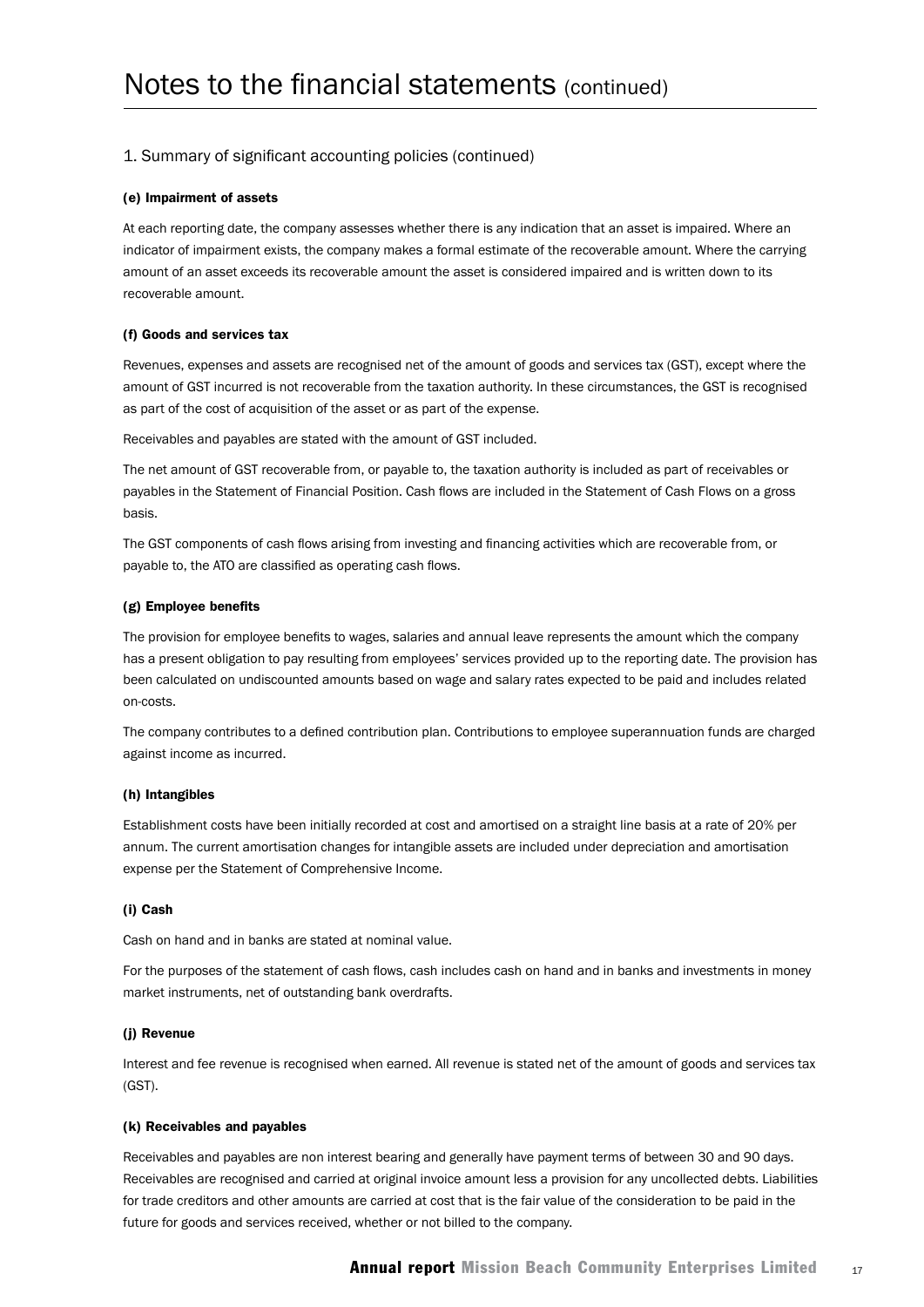#### (l) New accounting standards for application in future periods

Australian Accounting Standards that have been recently issued or amended but not yet effective have not been adopted in the preparation of these financial statements. These changes have been assessed by Directors and determined they will not have a material impact on the Company's financial statements.

#### (m) Borrowings

All loans are measured at the principal amount. Interest is recognised as an expense as it accrues.

#### (n) Provisions

Provisions are recognised when the company has a legal, equitable or constructive obligation to make a future sacrifice of economic benefits to other entities as a result of past transactions or other past events, it is probable that a future sacrifice of economic benefits will be required and a reliable estimate can be made of the amount of the obligation.

A provision for dividends is not recognised as a liability unless the dividends are declared, determined or publicly recommended on or before the reporting date.

#### (o) Share capital

Issued and paid up capital is recognised at the fair value of the consideration received by the company. Any transaction costs arising on the issue of ordinary shares are recognised directly in equity as a reduction of the share proceeds received.

#### (p) Comparative figures

When required by Accounting Standards comparative figures have been adjusted to conform to changes in presentation for the current financial year.

#### (q) Critical accounting estimates and judgements

The Directors evaluate estimates and judgements incorporated into the financial statements based on historical knowledge and best available current information. Estimates assume a reasonable expectation of future events and are based on current trends and economic data, obtained both externally and within the Company. Estimates and judgements are reviewed on an ongoing basis. Revision to accounting estimates are recognised in the period in which the estimates are revised and in any future periods affected. The estimates and judgements that have a significant risk of causing material adjustments to the carrying values of assets and liabilities are as follows:

#### Estimation of useful lives of assets

The Company determines the estimated useful lives and related depreciation and amortisation changes for its property, plant and equipment and intangible assets. The depreciation and amortisation charge will increase where useful lives are less than previously estimated lives.

#### Income tax

The company is subject to income tax. Significant judgement is required in determining the provision for income tax.

#### Impairment

The Company assesses impairment at the end of each reporting period by calculating conditions and events specific to the company that may be indicative of impairment triggers. Recoverable amounts of relevant assets are reassessed using value in use calculations which incorporate various key assumptions.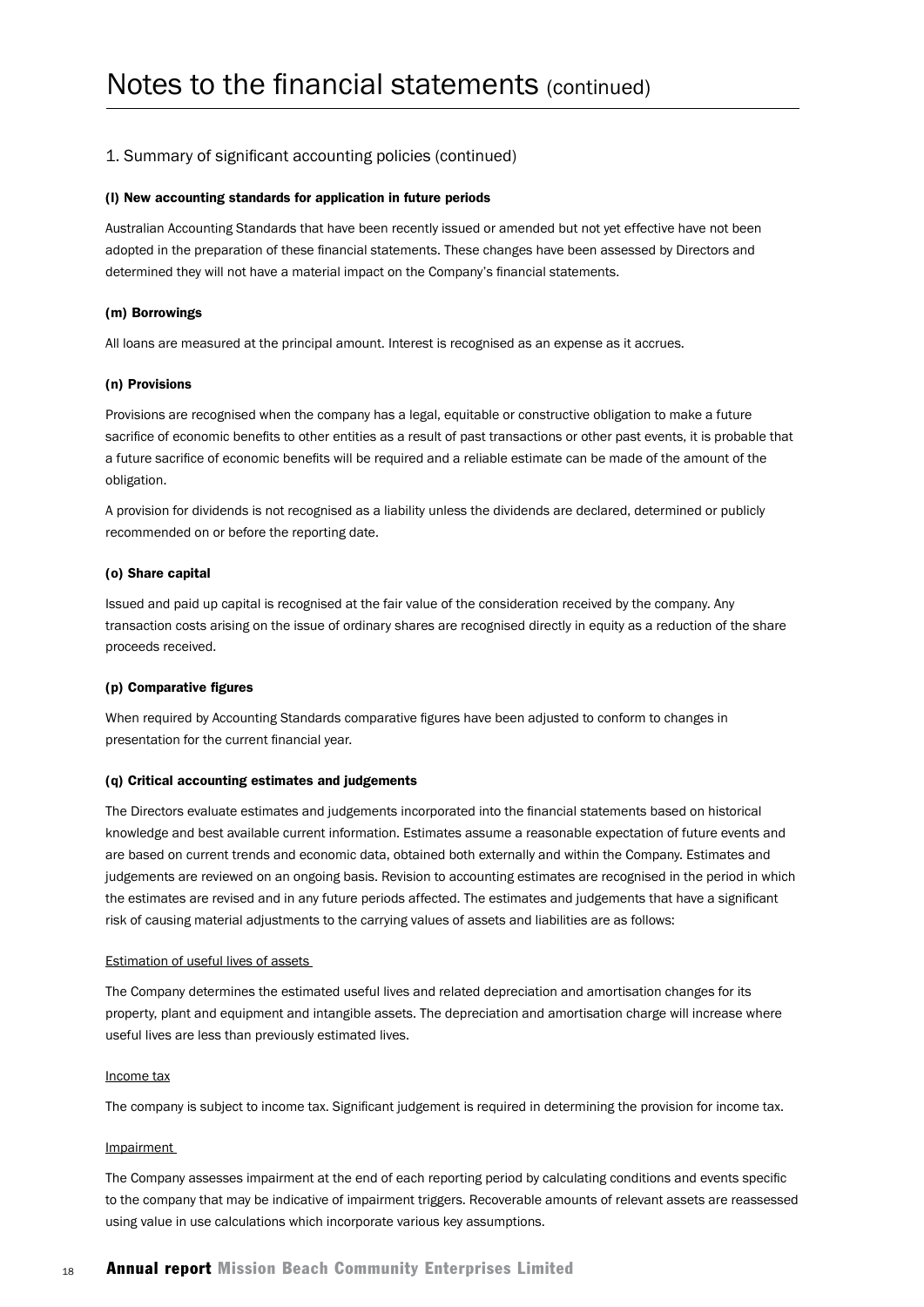#### (r) Financial instruments

#### Initial recognition and measurement

Financial assets and financial liabilities are recognised when the entity becomes a party to the contractual provisions to the instrument. For financial assets, this is equivalent to the date that the company commits itself to either purchase or sell the asset (ie trade date accounting is adopted). Financial instruments are initially measured at fair value plus transaction costs, except where the instrument is classified 'at fair value through profit or loss', in which case transaction costs are expensed to the profit or loss immediately.

#### Classification and subsequent measurement

Financial instruments are subsequently measured at fair value, amortised cost using the effective interest method or cost. Where available quoted prices in an active market are used to determine fair value. In other circumstances, valuation techniques are adopted.

Amortised costs is calculated as the amount which the financial asset or financial liability is measured at initial recognition less principal repayments and any reduction for impairment and adjusted for any cumulative amortisation of the difference between that initial amount and the maturity amount calculated using the effective interest method.

#### (i) Loans and receivables

Loans and receivables are non derivative financial assets with fixed or determinable payments that are not quoted in an active market and are subsequently measured at amortised cost.

#### (ii) Financial liabilities

Non derivative financial liabilities are subsequently measured at amortised cost.

#### Impairment

At the end of each reporting period, the Company assesses whether there is objective evidence that a financial asset has been impaired. A financial asset is deemed impaired if and only if, there is objective evidence of impairment as a result of one or more events (a loss event) having occurred, which has an impact on the estimated future cash flows of the financial asset. In the case of financial assets carried at amortised cost, loss events may include indications that the debtors are experiencing significant financial difficulty or changes in economic conditions.

| 2012   | 2011   |
|--------|--------|
| $\sim$ | ▴<br>Ð |

#### Note 2. Revenue

#### Revenue from continuing activities

| - services commissions | 336,056 | 245,554 |
|------------------------|---------|---------|
| - other revenue        | ٠       |         |
|                        | 336,056 | 245,554 |
| Other revenue          |         |         |
| - interest received    | 465     | 2,259   |
| - other revenue        | ۰       |         |
|                        | 465     | 2,259   |
|                        | 336,521 | 247,813 |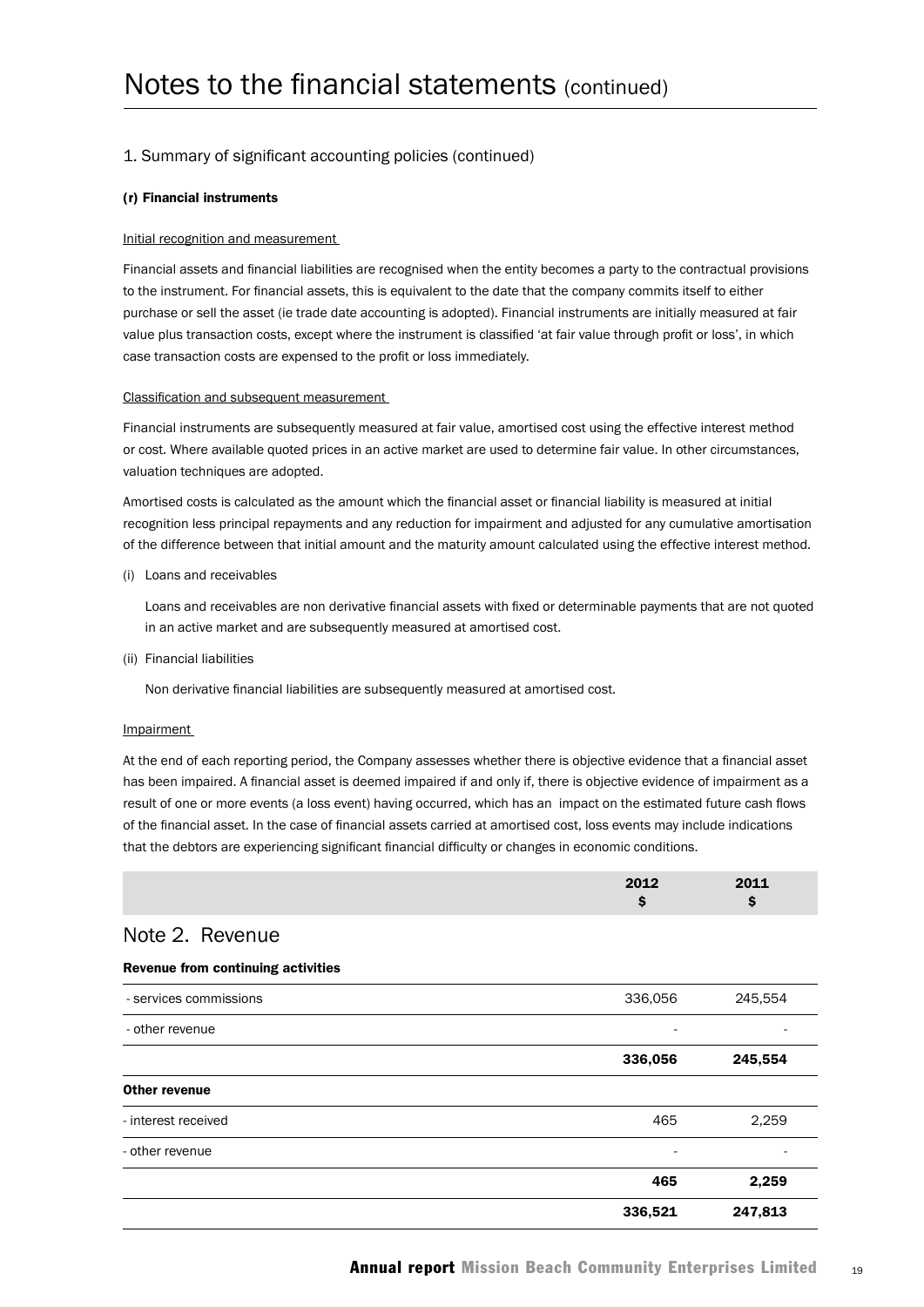## Notes to the financial statements (continued)

|                                                                                                                                               | 2012<br>s  | 2011<br>\$ |
|-----------------------------------------------------------------------------------------------------------------------------------------------|------------|------------|
| Note 3. Expenses                                                                                                                              |            |            |
| <b>Employee benefits expense</b>                                                                                                              |            |            |
| - wages and salaries                                                                                                                          | 198,463    | 177,023    |
| - superannuation costs                                                                                                                        | 17,387     | 15,799     |
| - workers' compensation costs                                                                                                                 | 968        | 578        |
| - other costs                                                                                                                                 | 8,859      | 25,718     |
|                                                                                                                                               | 225,677    | 219,118    |
| Depreciation of non-current assets:                                                                                                           |            |            |
| - plant and equipment                                                                                                                         | 8,540      | 8,027      |
| - leasehold improvements                                                                                                                      | 2,945      | 2,826      |
| Amortisation of non-current assets:                                                                                                           |            |            |
| - intangible assets                                                                                                                           | 2,000      | 2,000      |
|                                                                                                                                               | 13,485     | 12,853     |
| <b>Finance Costs:</b>                                                                                                                         |            |            |
| - Interest paid                                                                                                                               | 2,202      | 84         |
| <b>Bad debts</b>                                                                                                                              | 272        | 389        |
| 4. Income tax expense<br>The prima facie tax on profit/(loss) before income tax<br>is reconciled to the income tax expense as follows:        |            |            |
| Prima facie tax on loss before income tax at 30%                                                                                              | (12, 356)  | (50, 349)  |
| Add / (less) tax effect of:                                                                                                                   |            |            |
| - Non-deductible / (other deductible) expenses                                                                                                | (9,677)    | 2,897      |
| <b>Current income tax benefit</b>                                                                                                             | (22, 033)  | (47, 452)  |
| Income tax benefit                                                                                                                            | (22, 033)  | (47, 452)  |
| <b>Deferred tax assets</b>                                                                                                                    |            |            |
| Future income tax benefits arising from tax losses are recognised at<br>reporting date as realisation of the benefit is regarded as probable. | (218, 682) | (196, 649) |

## 5. Auditors' remuneration

Remuneration of the Auditor for:

|                                           | 4.900 | 3,900  |
|-------------------------------------------|-------|--------|
| - Taxation services                       | 1.000 | $\sim$ |
| - Audit or review of the financial report | 3.900 | 3,900  |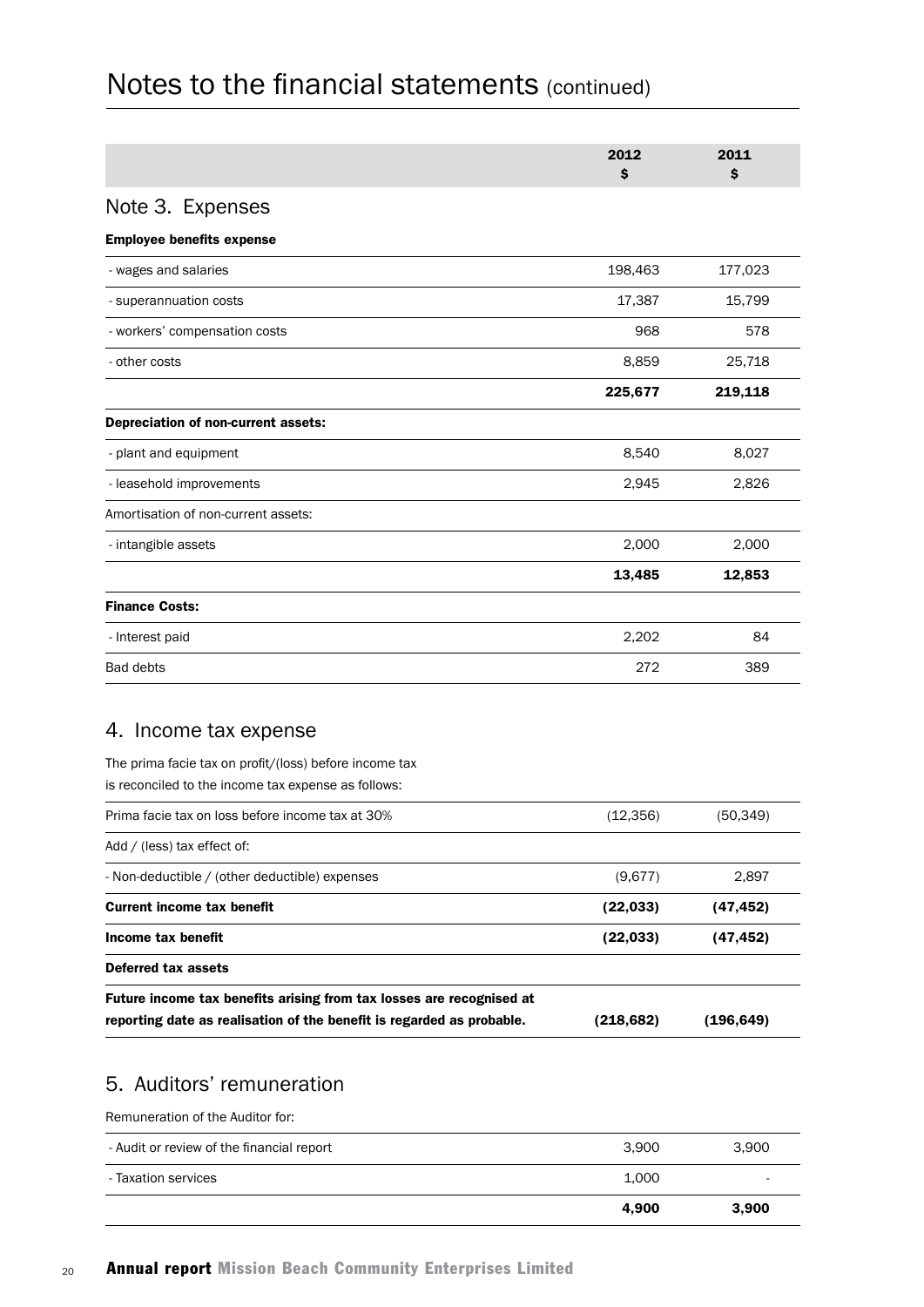| <b>NULCS LU LITE IIITATICIAI SLATETITETILS</b> (CONUNUED)                                             |            |            |
|-------------------------------------------------------------------------------------------------------|------------|------------|
|                                                                                                       |            |            |
|                                                                                                       | 2012<br>\$ | 2011<br>\$ |
| 6. Cash and cash equivalents                                                                          |            |            |
| Cash at bank and on hand / (bank overdraft)                                                           | (105, 128) | (48, 485)  |
| The company has an overdraft facility of \$250,000 which is subject to standard terms and conditions. |            |            |
|                                                                                                       |            |            |
| Receivables<br>7.                                                                                     |            |            |
| Trade debtors                                                                                         | 16,822     | 28,075     |
|                                                                                                       | 16,822     | 28,075     |
| 8. Other current assets                                                                               |            |            |
| Prepayments                                                                                           | 5,321      |            |
|                                                                                                       | 5,321      |            |
| 9. Property, plant and equipment                                                                      |            |            |
| <b>Leasehold improvements</b>                                                                         |            |            |
| At cost                                                                                               | 117,757    | 117,757    |
| Less accumulated depreciation                                                                         | (10, 483)  | (7,538)    |
|                                                                                                       | 107,274    | 110,219    |
| <b>Plant and equipment</b>                                                                            |            |            |

At cost **78,045** 78,045 74,339 Less accumulated depreciation (29,635) (21,095)

Total written down amount 155,684 163,463

## Notos to the financial statements (continued)

48,410 53,244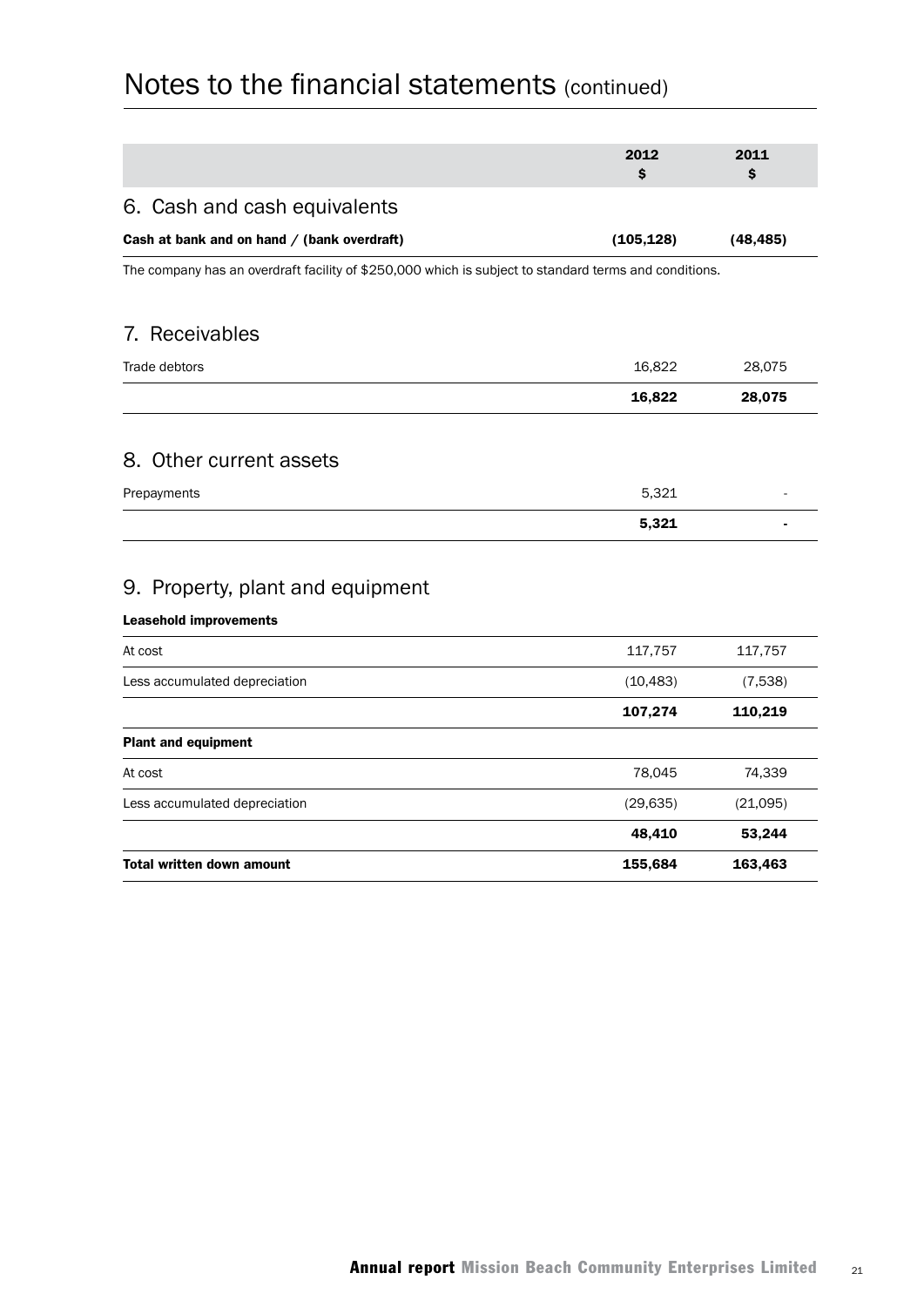## Notes to the financial statements (continued)

|                                              | 2012<br>S | 2011<br>\$ |
|----------------------------------------------|-----------|------------|
| 9. Property, plant and equipment (contiuned) |           |            |
| <b>Movements in carrying amounts</b>         |           |            |
| <b>Leasehold improvements</b>                |           |            |
| Carrying amount at beginning of year         | 110,219   | 113,045    |
| Additions                                    |           |            |
| <b>Disposals</b>                             |           |            |
| <b>Depreciation expense</b>                  | (2, 945)  | (2,826)    |
| Carrying amount at end of year               | 107,274   | 110,219    |
| <b>Plant and equipment</b>                   |           |            |
| Carrying amount at beginning of year         | 53,244    | 61,271     |
| Additions                                    | 3,706     |            |
| <b>Disposals</b>                             |           |            |
| Depreciation expense                         | (8,540)   | (8,027)    |
| Carrying amount at end of year               | 48,410    | 53,244     |

## 10. Intangible assets

#### Franchise fee

|                               | 2,000  | 4,000  |
|-------------------------------|--------|--------|
| Less accumulated amortisation | 8.000  | 6,000  |
| At cost                       | 10.000 | 10,000 |

## 11. Payables

|                              | 23,190 | 23,759 |
|------------------------------|--------|--------|
| Other creditors and accruals | 17.613 | 13.777 |
| Credit card                  | 183    | 267    |
| Trade creditors              | 5.394  | 9,715  |

## 12. Provisions

| <b>Employee benefits</b>         | 5,978     | 14,544  |
|----------------------------------|-----------|---------|
| Movement in employee benefits    |           |         |
| Opening balance                  | 14.544    | 3.227   |
| Additional provisions recognised | 15,266    | 13,617  |
| Amounts utilised during the year | (23, 832) | (2,300) |
| <b>Closing balance</b>           | 5,978     | 14,544  |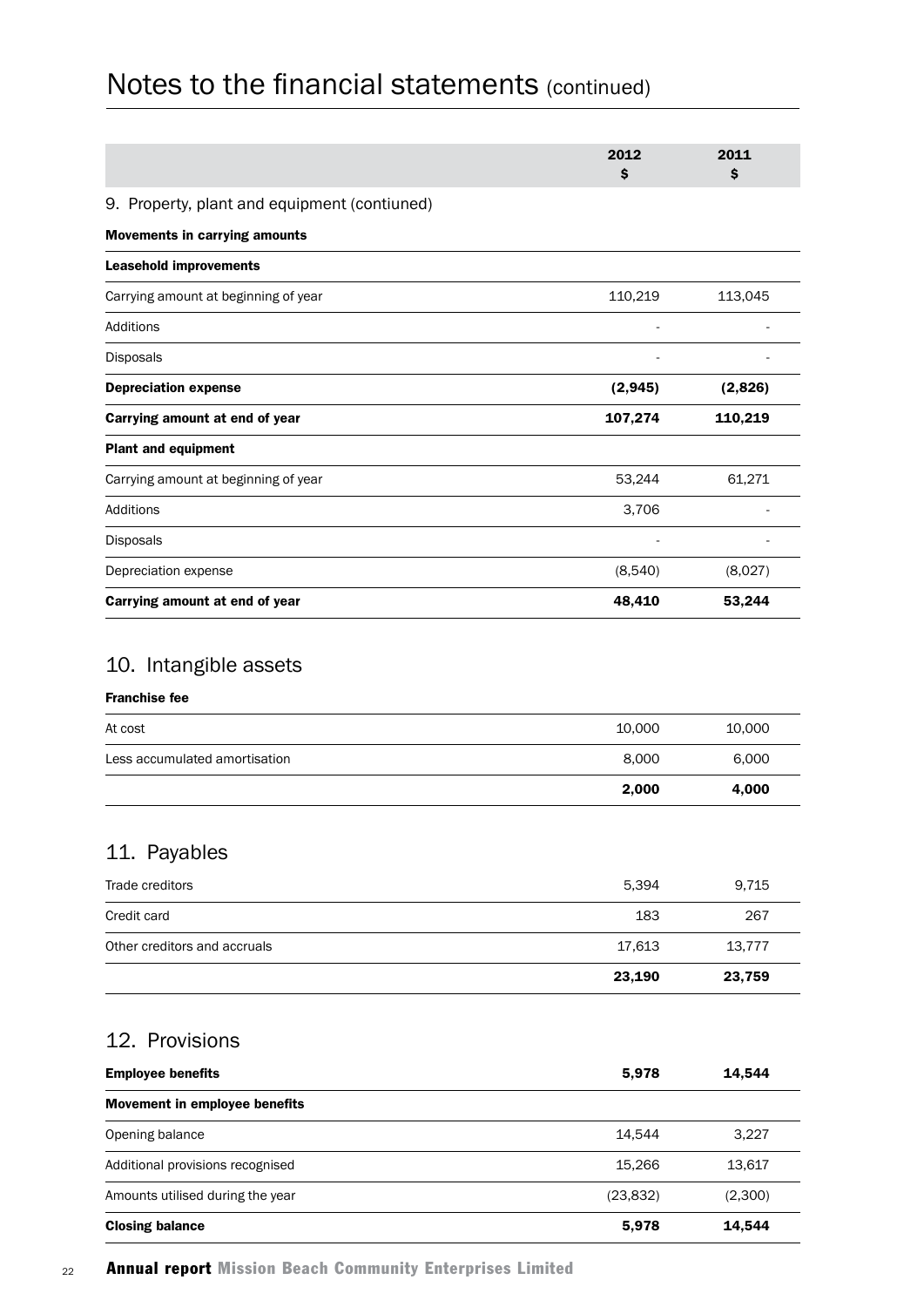## Notes to the financial statements (continued)

|                                                | 856,704    | 856,704    |
|------------------------------------------------|------------|------------|
| Share issue costs                              | (18, 296)  | (18, 296)  |
| 875,000 Ordinary Shares fully paid of \$1 each | 875,000    | 875,000    |
| 13. Share capital                              |            |            |
|                                                | 2012<br>\$ | 2011<br>\$ |
|                                                |            |            |

## 14. Retained earnings / (accumulated losses)

| Balance at the end of the financial year       | (592,491)  | (551, 305) |
|------------------------------------------------|------------|------------|
| <b>Dividends</b>                               |            |            |
| Profit/(loss) after income tax                 | (41, 186)  | (120.379)  |
| Balance at the beginning of the financial year | (551, 305) | (430.926)  |

## 15. Statement of cash flows

#### (a) Cash and cash equivalents

| <b>Cash assets</b>                                                                                            | (105, 128) | (48, 485)  |
|---------------------------------------------------------------------------------------------------------------|------------|------------|
| (b) Reconciliation of profit $/$ (loss) after tax to net cash<br>provided from/(used in) operating activities |            |            |
| Profit / (loss) after income tax                                                                              | (41, 186)  | (120, 379) |
| Non cash items                                                                                                |            |            |
| - Depreciation                                                                                                | 11,485     | 10,853     |
| - Amortisation                                                                                                | 2,000      | 2,000      |
| Changes in assets and liabilities                                                                             |            |            |
| - (Increase) decrease in deferred income tax asset                                                            | (22, 033)  | (47, 452)  |
| - (Increase) decrease in receivables                                                                          | 11,253     | (9,560)    |
| - (Increase) decrease in prepayments                                                                          | (5,321)    |            |
| - Increase (decrease) in payables                                                                             | (569)      | (4, 742)   |
| - Increase (decrease) in provisions                                                                           | (8,566)    | 11,317     |
| Net cashflows from/(used in) operating activities                                                             | (52, 937)  | (157, 963) |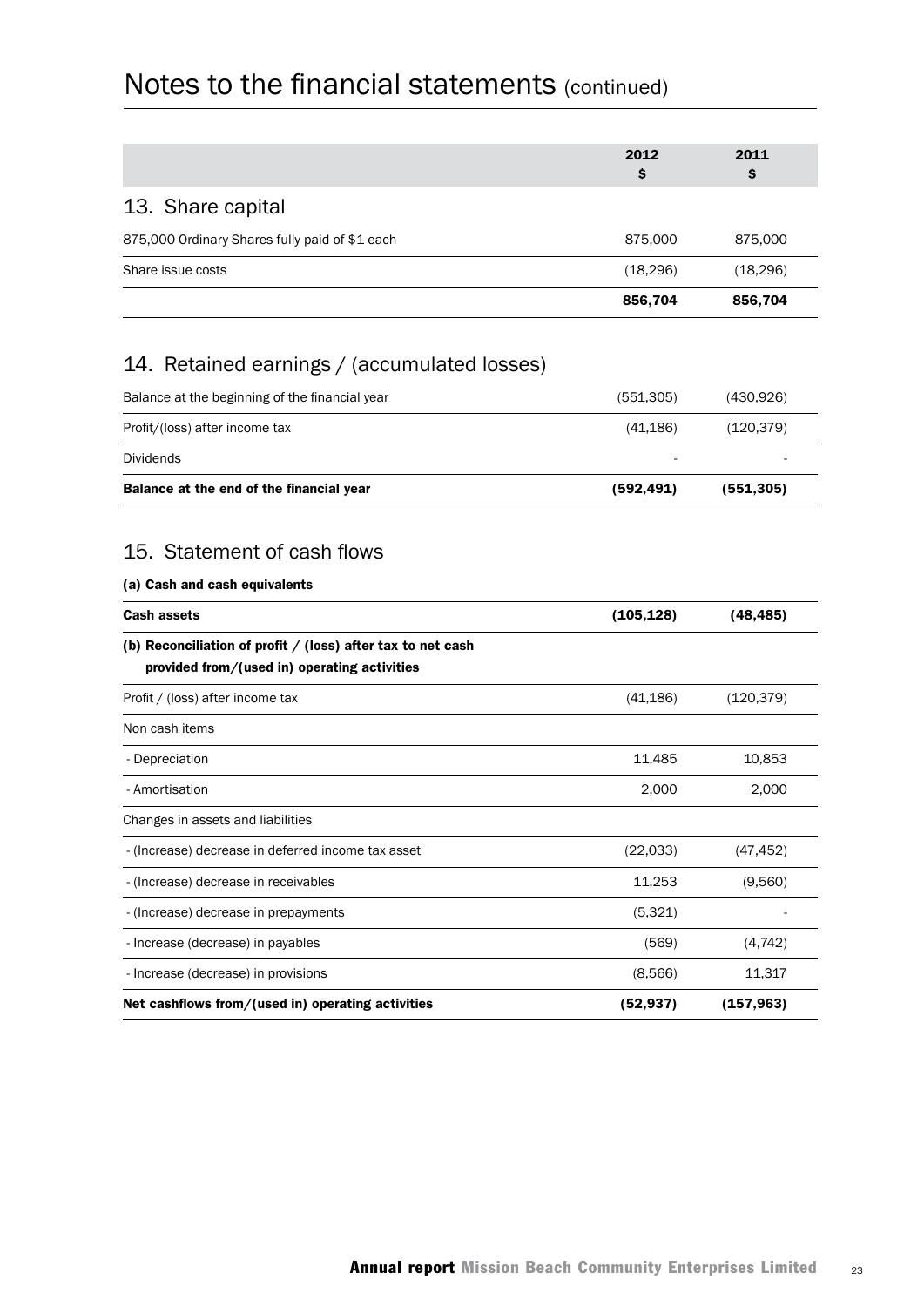### Note 16. Director and related party disclosures

The names of Directors who have held office during the financial year are:

Patrick Bernard Biddlecombe Debbie Lee Brittain Rhonda Catherine Murdoch (resigned 27 October 2011) Tracey Lehua Chamlin (resigned 27 October 2011) Lynda Mae Hannah Richard Thomas Brant

Brigitte Yelds (resigned 27 October 2011)

Karen Maquire

Anthony Trevor Lee

Helen Louise Vasta

Christopher Rodney Norton

No Director or related entity has entered into a material contract with the company. No Director's fees have been paid as the positions are held on a voluntary basis.

| Directors' shareholding                             | 2012                     | 2011   |
|-----------------------------------------------------|--------------------------|--------|
| Patrick Bernard Biddlecombe                         | 26,000                   | 26,000 |
| Debbie Lee Brittain                                 | 1,000                    | 1,000  |
| Rhonda Catherine Murdoch (resigned 27 October 2011) | 1,500                    | 5,000  |
| Tracey Lehua Chamlin (resigned 27 October 2011)     | 5,000                    | 1,500  |
| Lynda Mae Hannah                                    | 6,000                    | 1,500  |
| <b>Richard Thomas Brant</b>                         | 500                      | 500    |
| Brigitte Yelds (resigned 27 October 2011)           | 1,500                    | 4,000  |
| Karen Maquire                                       | 4,000                    | 1,000  |
| Anthony Trevor Lee                                  | 2,000                    | 6,000  |
| Helen Louise Vasta                                  | $\overline{\phantom{a}}$ |        |
| <b>Christopher Rodney Norton</b>                    |                          |        |

There was no movement in shares held during the year. Each share held has a paid up value of \$1 and is fully paid.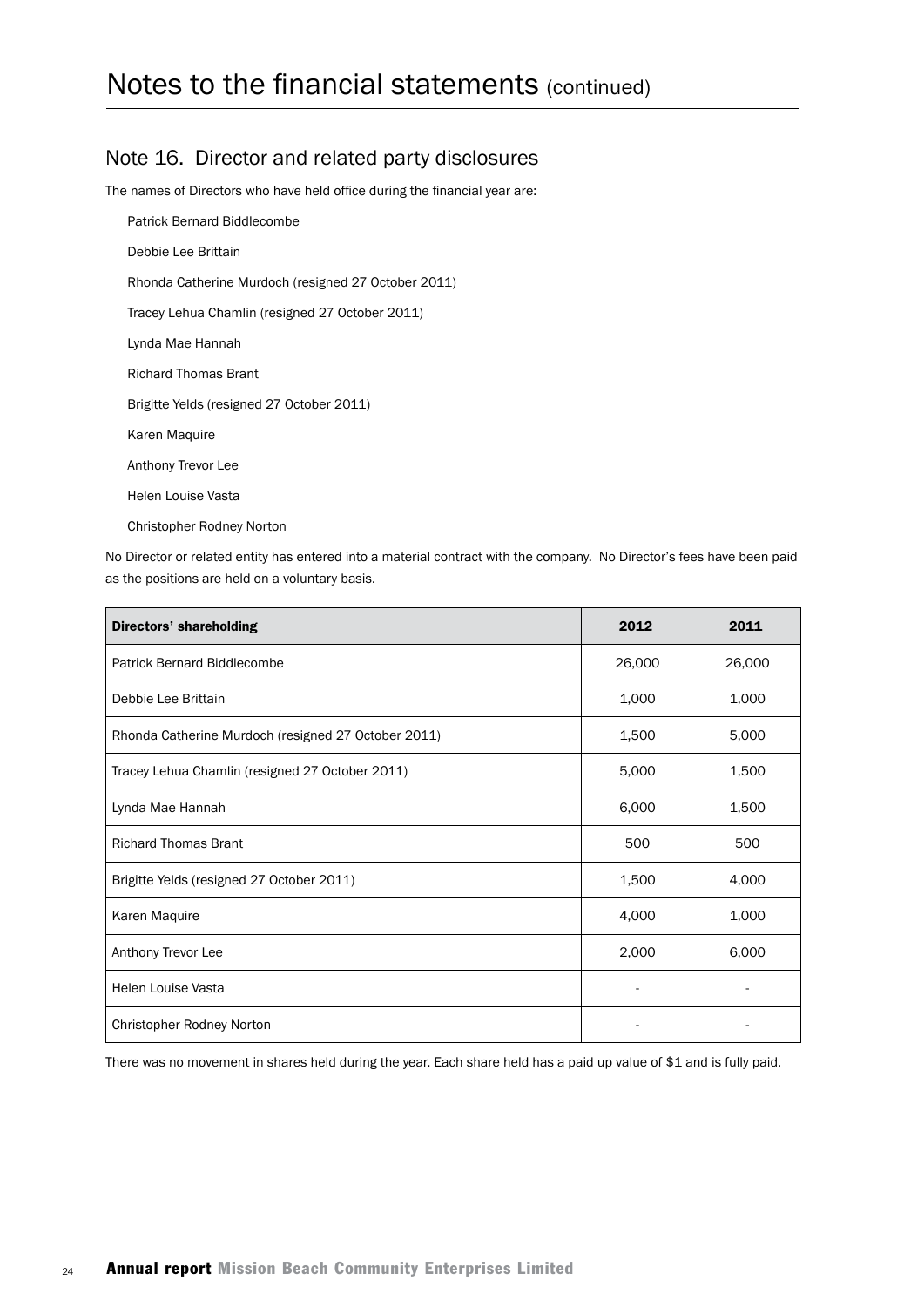### Note 17. Events after the reporting period

Since balance date, the world financial markets have shown volatility that may have an impact on investment earnings in the 2012/2013 financial year. The Company continues to maintain a conservative investment strategy to manage the exposure to market volatility.

There have been no other events after the end of the financial year that would materially affect the financial statements.

## 18. Contingent liabilities and assets

There were no contingent liabilities or assets at the date of this report to affect the financial statements.

## 19. Operating segments

The Company operates in the financial services sector where it provides banking services to its clients. The Company operates in one geographic area being Mission Beach, Queensland. The company has a franchise agreement in place with Bendigo & Adelaide Bank Limited who account for 100% of the revenue (2011: 100%).

## 20. Corporate information

Mission Beach Community Enterprises Limited is a Company limited by shares incorporated in Australia.

| The registered office is:           | 35 Reid Road                   |
|-------------------------------------|--------------------------------|
|                                     | Wongaling Beach QLD 4852       |
| The principal place of business is: | Shop 5, 34-40 Dickinson Street |
|                                     | Wongaling Beach QLD 4852       |

## 21. Dividends paid or provided for on ordinary shares

The Directors recommend that no dividend be paid for the current year.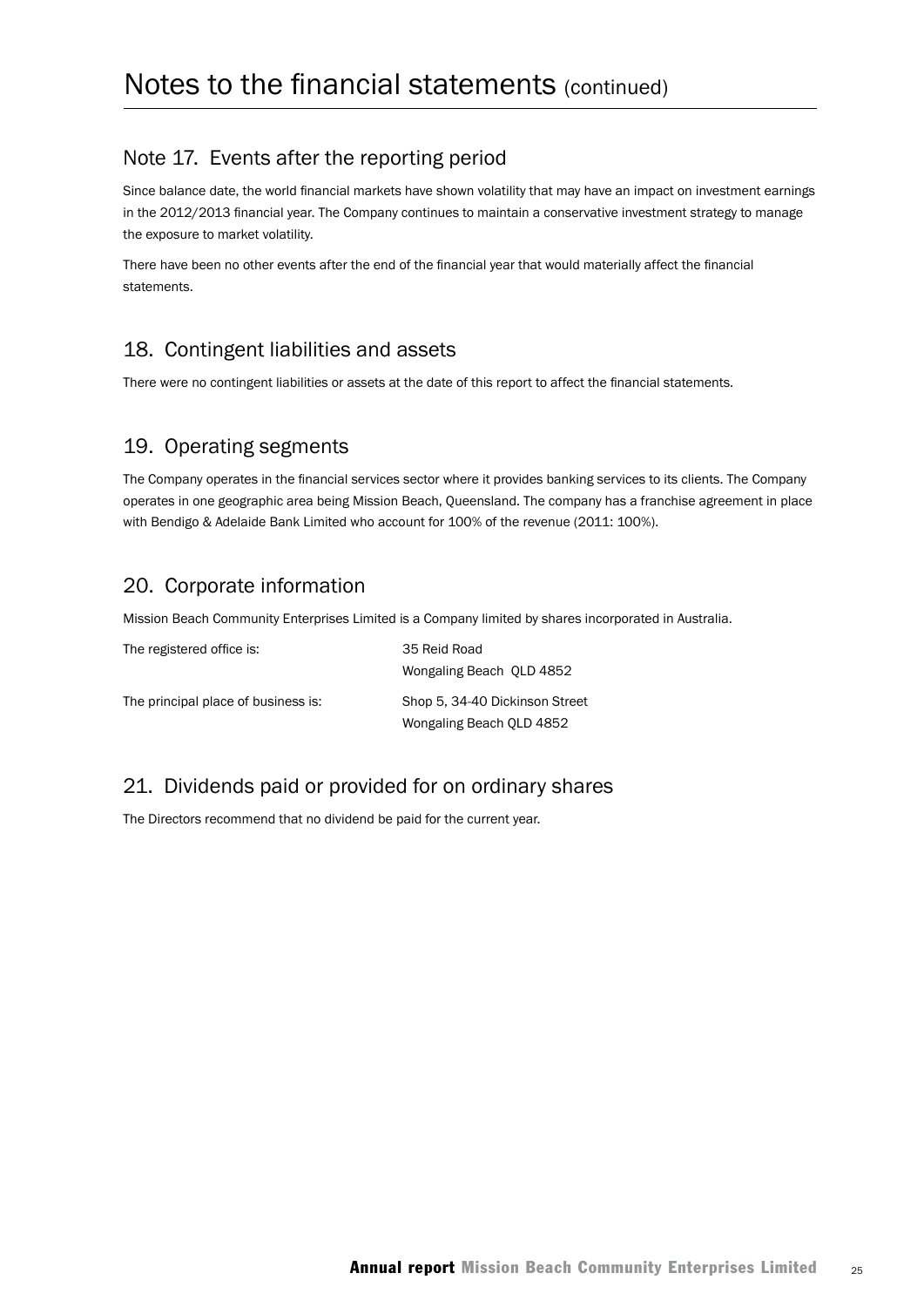## Notes to the financial statements (continued)

|                                                                                                                                                                                                                                                                | 2012<br>\$ | 2011<br>\$ |
|----------------------------------------------------------------------------------------------------------------------------------------------------------------------------------------------------------------------------------------------------------------|------------|------------|
| Note 22. Earnings per share                                                                                                                                                                                                                                    |            |            |
| Basic earnings per share amounts are calculated by dividing profit / (loss)<br>after income tax by the weighted average number of ordinary shares<br>outstanding during the year.                                                                              |            |            |
| Diluted earnings per share amounts are calculated by dividing profit / (loss)<br>after income tax by the weighted average number of ordinary shares<br>outstanding during the year (adjusted for the effects of any dilutive<br>options or preference shares). |            |            |
| The following reflects the income and share data used in the basic and<br>diluted earnings per share computations:                                                                                                                                             |            |            |
| Profit/(loss) after income tax expense                                                                                                                                                                                                                         | (41, 186)  | (120, 379) |
| Weighted average number of ordinary shares for basic                                                                                                                                                                                                           |            |            |

### Note 23. Financial risk management

The company's financial instruments consist mainly of deposits with banks, account receivables and payables, bank overdraft and loans.

and diluted earnings per share **875,000** 875,000

The totals for each category of financial instruments measured in accordance with AASB 139 are as follows:

|                                    | <b>Note</b> | 2012<br>\$ | 2011<br>\$ |
|------------------------------------|-------------|------------|------------|
| <b>Financial assets</b>            |             |            |            |
| <b>Receivables</b>                 | 7           | 16,822     | 28,075     |
| <b>Total financial assets</b>      |             | 16,822     | 28,075     |
| <b>Financial liabilities</b>       |             |            |            |
| <b>Bank Overdraft</b>              | 6           | 105,128    | 48,485     |
| Payables                           | 11          | 23,190     | 23,759     |
| <b>Total financial liabilities</b> |             | 128,318    | 72,244     |

Financial risk management policies

The Board of Directors has overall responsibility for the establishment and oversight of the risk management framework. The Board has established an Audit Committee which reports regularly to the Board. The Audit Committee is assisted in the area of risk management by an internal audit function.

#### Specific Financial Risk Exposure and Management

The company has exposure to credit risk, liquidity risk and market risk from their use of financial instruments. There have been no substantive changes in the types of risks the Company is exposed to, how the risks arise, or the Board's objectives, policies and processes for managing or measuring the risks from the previous period.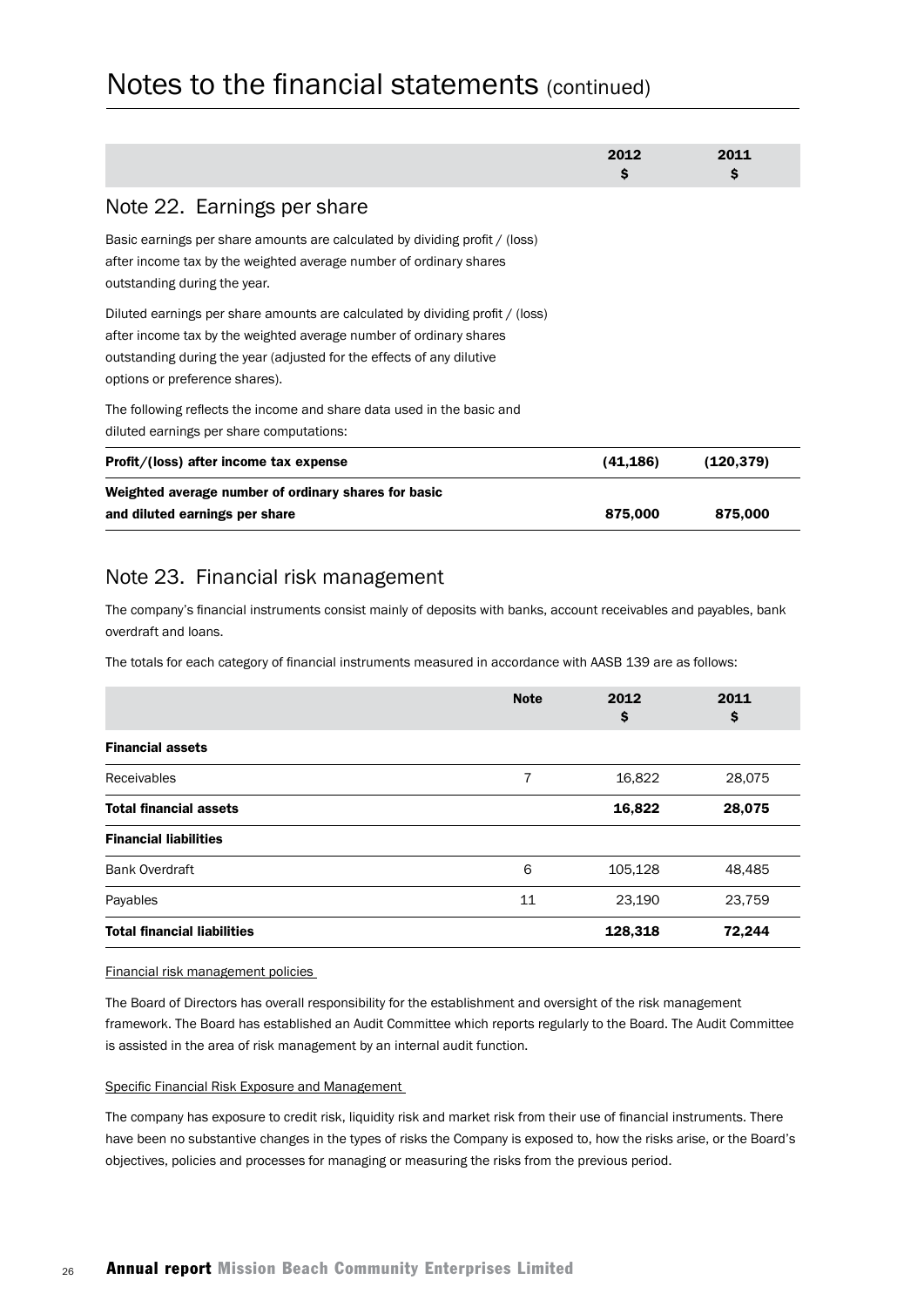#### (a) Credit risk

Credit risk is the risk of financial loss to the company if a customer or counterparty to a financial instrument fails to meet its contractual obligations. For the company it arises from receivables and cash assets.

The maximum exposure to credit risk at reporting date to recognised financial assets is the carrying amount of those assets as disclosed in the Statement of Financial Position and notes to the financial statements. The company's maximum exposure to credit risk at reporting date was:

|                |            | <b>Carrying amount</b> |  |
|----------------|------------|------------------------|--|
|                | 2012<br>\$ | 2011<br>\$             |  |
| Bank overdraft | (105, 128) | (48, 485)              |  |
| Receivables    | 16,822     | 28,075                 |  |
|                | (88, 306)  | (20, 410)              |  |

The Company's exposure to credit risk is limited to Australia by geographic area. The majority of receivables are due from Bendigo and Adelaide Bank Limited.

None of the assets of the Company are past due (2011: nil past due) and based on historic default rates, the company believes that no impairment allowance is necessary in respect of assets not past due.

The Company limits its exposure to credit risk by only investing in liquid securities with Bendigo and Adelaide Bank Limited.

#### (b) Liquidity risk

Liquidity risk is the risk that the company will not be able to meet its financial obligations as they fall due. The company ensures it will have enough liquidity to meet its liabilities when due under both normal and stressed conditions. Liquidity management is carried out within the guidelines set by the Board.

Typically, the Company maintains sufficient cash on hand to meet expected operational expenses, including the servicing of financial obligations. This excludes the potential impact of extreme circumstances that cannot reasonably be predicted, such as natural disasters.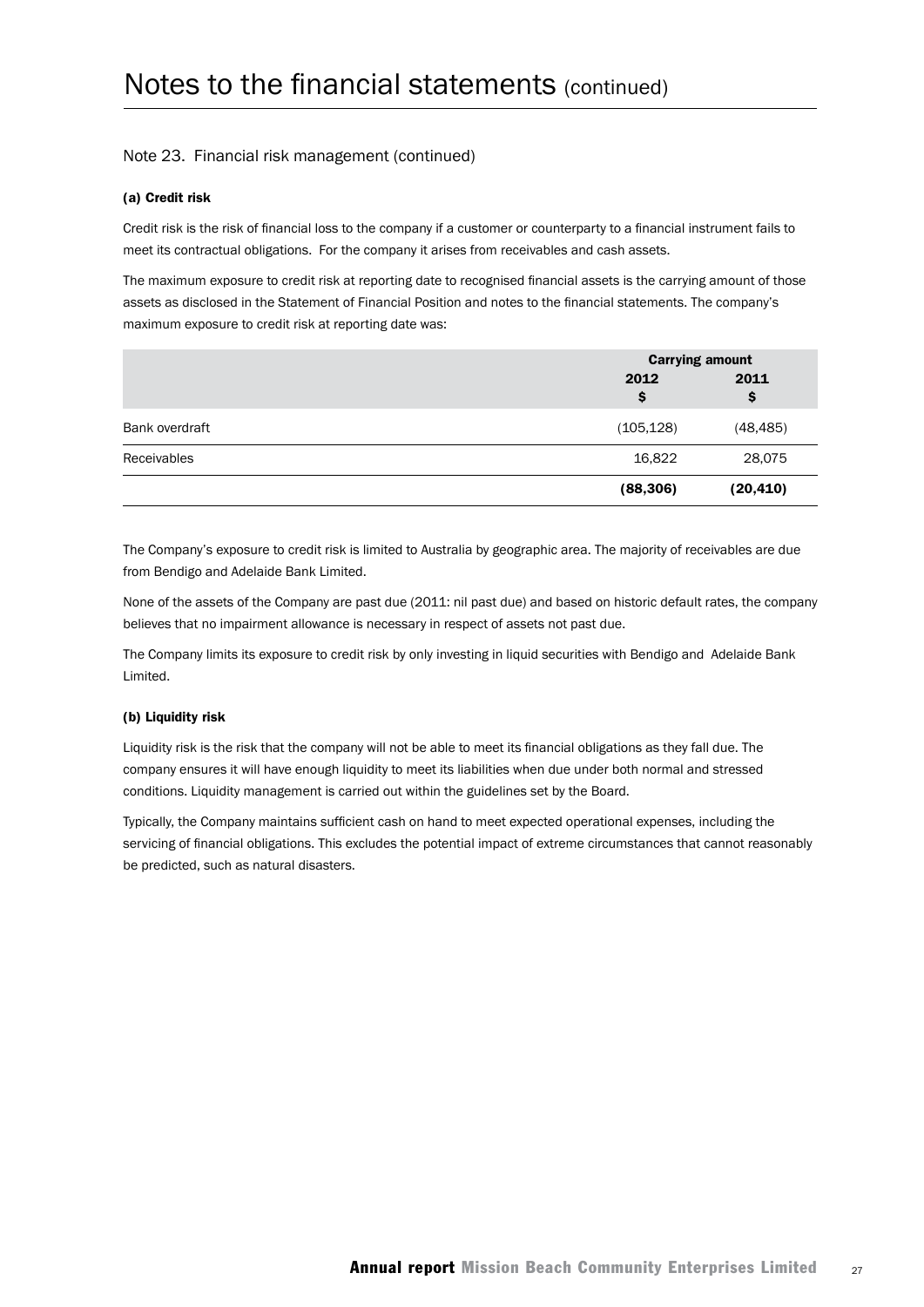#### (b) Liquidity risk (continued)

Financial liability and financial asset maturity analysis (continued)

|                                               | <b>Total</b><br>\$ | Within 1 year $ $<br>S | 1 to 5 years<br>s | Over 5 years<br>s |
|-----------------------------------------------|--------------------|------------------------|-------------------|-------------------|
| 30 June 2012                                  |                    |                        |                   |                   |
| <b>Financial liabilities due for payment</b>  |                    |                        |                   |                   |
| Payables                                      | (23, 190)          | (23, 190)              |                   |                   |
| <b>Bank Overdraft</b>                         | (105, 128)         | (105, 128)             |                   |                   |
| <b>Total expected outflows</b>                | (128, 318)         | (128, 318)             |                   |                   |
| Financial assets - cashflow realisable        |                    |                        |                   |                   |
| Receivables                                   | 16,822             | 16,822                 |                   |                   |
| <b>Total anticipated inflows</b>              | 16,822             | 16,822                 |                   |                   |
| Net (outflow)/inflow on financial instruments | (111, 496)         | (111, 496)             |                   |                   |

|                                               | <b>Total</b><br>s | Within 1 year<br>\$. | 1 to 5 years<br>Ş | Over 5 years<br>Ş |
|-----------------------------------------------|-------------------|----------------------|-------------------|-------------------|
| 30 June 2011                                  |                   |                      |                   |                   |
| <b>Financial liabilities due for payment</b>  |                   |                      |                   |                   |
| Payables                                      | (23, 759)         | (23, 759)            |                   |                   |
| <b>Bank Overdraft</b>                         | (48, 485)         | (48, 485)            |                   |                   |
| <b>Total expected outflows</b>                | (72, 244)         | (72, 244)            |                   |                   |
| Financial assets - cashflow realisable        |                   |                      |                   |                   |
| Receivables                                   | 28,075            | 28,075               |                   |                   |
| <b>Total anticipated inflows</b>              | 28,075            | 28,075               |                   |                   |
| Net (outflow)/inflow on financial instruments | (44, 169)         | (44, 169)            |                   |                   |

#### Financial assets pledged as collateral

There are no material amounts of collateral held as security as at 30 June 2012 and 30 June 2011.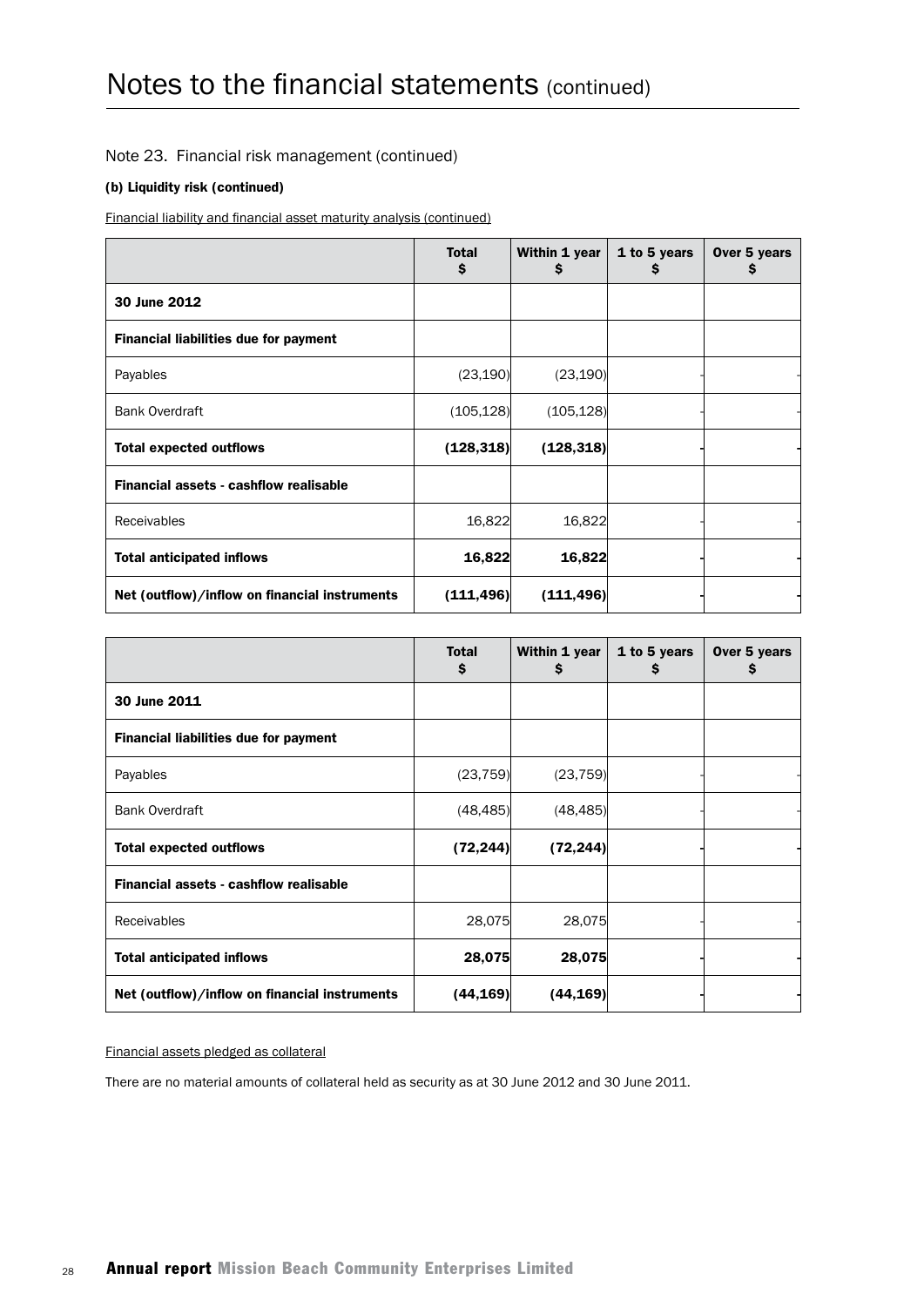#### (c) Market risk

Market risk is the risk that changes in market prices, such as interest rates, will affect the Company's income or the value of its holdings of financial instruments. The objective of market risk management is to manage and control market risk exposures within acceptable parameters.

Interest rate risk is that the fair value or future cash flows of a financial instrument will fluctuate because of changes in market interest rates. The Company reviews the exposure to interest rate risk as part of the regular Board meetings.

#### Sensitivity analysis

At the reporting date the interest rate profile of the Company's interest bearing financial instruments was:

|                                  | <b>Carrying amount</b><br>2012<br>\$ | 2011<br>\$ |
|----------------------------------|--------------------------------------|------------|
| <b>Fixed rate instruments</b>    |                                      |            |
| <b>Financial assets</b>          | $\overline{\phantom{a}}$             |            |
| <b>Financial liabilities</b>     | $\overline{\phantom{a}}$             |            |
|                                  | ۰                                    |            |
| <b>Floating rate instruments</b> |                                      |            |
| <b>Financial assets</b>          | ۰                                    |            |
| <b>Financial liabilities</b>     | (105, 128)                           | (48, 485)  |
|                                  | (105, 128)                           | (48, 485)  |

#### Fair value sensitivity analysis for fixed rate instruments

The company does not account for any fixed interest rate financial assets or liabilities at fair value through profit or loss. Therefore a change in interest rates at the reporting date would not affect profit or loss.

#### Cash flow sensitivity analysis for variable rate instruments

A change of 100 basis points in interest rates at the reporting date would have no impact on profit or retained earnings. For the analysis performed on the same basis as at 30 June 2011 there was also no impact. As at both dates this assumes all other variables remain constant.

The Company has no exposure to fluctuations in foreign currency.

#### (d) Price risk

The company is not exposed to any material price risk.

#### Fair values

The fair values of financial assets and liabilities approximate the carrying values as disclosed in the Statement of Financial Position. Fair value is the amount at which an asset could be exchanged, or liability settled, between knowledgeable, willing parties in an arm's length transaction. The company does not have any unrecognised financial instruments at year end.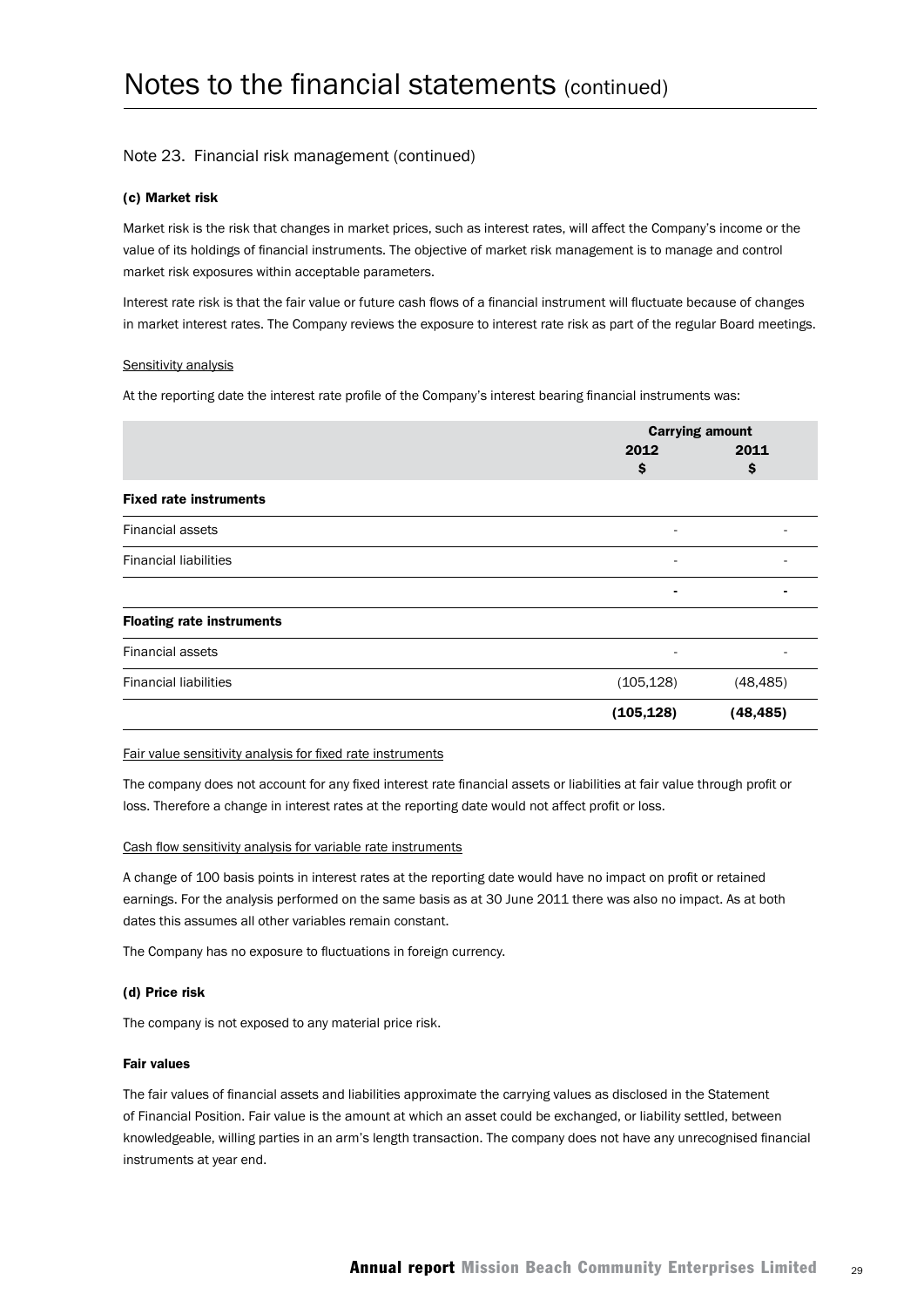#### Capital management

The Board's policy is to maintain a strong capital base so as to sustain future development of the Company. The Board of Directors monitor the return on capital and the level of dividends to shareholders. Capital is represented by total equity as recorded in the Statement of Financial Position.

In accordance with the franchise agreement, in any 12 month period, the funds distributed to shareholders shall not exceed the Distribution Limit.

- (i) the Distribution Limit is the greater of:
	- (a) 20% of the profit or funds of the Franchisee otherwise available for distribution to shareholders in that 12 month period; and
	- (b) subject to the availability of distributable profits, the Relevant Rate of Return multiplied by the average level of share capital of the Franchisee over that 12 month period; and
- (ii) the Relevant Rate of Return is equal to the weighted average interest rate on 90 day bank bills over that 12 month period plus 5%.

The Board is managing the growth of the business in line with this requirement. There are no other externally imposed capital requirements, although the nature of the Company is such that amounts will be paid in the form of charitable donations and sponsorship. Charitable donations and sponsorship paid for the year ended 30 June 2012 can be seen in the Statement of Comprehensive Income.

There were no changes in the company's approach to capital management during the year.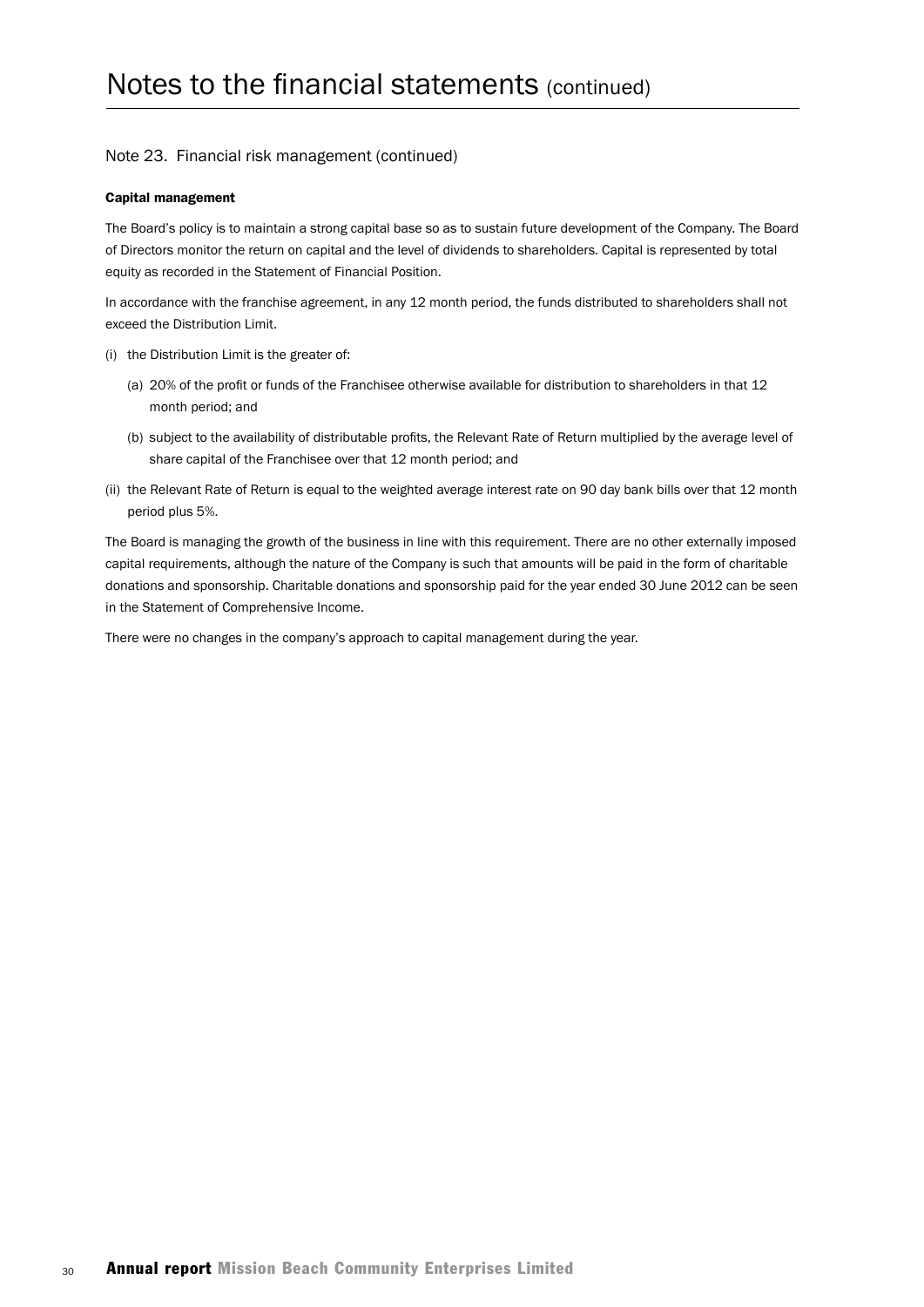## Directors' declaration

In accordance with a resolution of the Directors of Mission Beach Community Enterprises Limited, the Directors of the company declare that:

- 1 the financial statements and notes of the company as set out on pages 15 to 30 are in accordance with the Corporations Act 2001 and:
	- (i) comply with Australian Accounting Standards, which as stated in accounting policy Note 1(a) to the financial statements constitutes compliance with International Financial Reporting Standards (IFRS); and
	- (ii) give a true and fair view of the company's financial position as at 30 June 2012 and of the performance for the year ended on that date;
- 2 in the Directors' opinion there are reasonable grounds to believe that the company will be able to pay its debts as and when they become due and payable.

Lynda Mae Hannah Chairperson

Signed in Mission Beach, Queensland on 20 September 2012.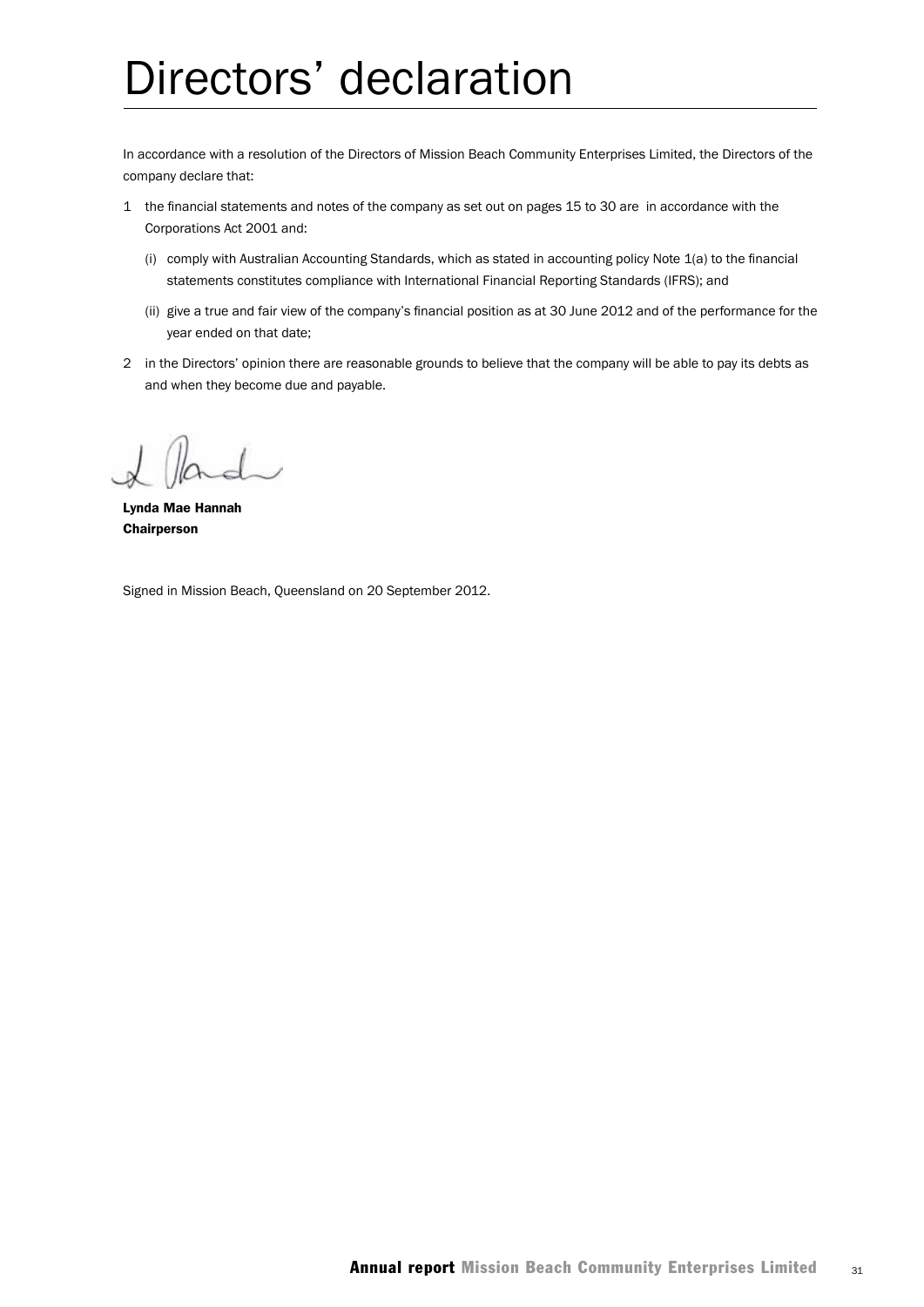## Independent audit report



**Chartered Accountants** 

Level 2, 10-16 Forest Street Bendigo, Victoria PO Box 30, Bendigo, VIC 3552

Telephone: (03) 5445 4200 Fax: (03) 5444 4344 Email: rsd@rsdadvisors.com.au www.rsdadvisors.com.au

#### **INDEPENDENT AUDIT REPORT TO THE MEMBERS** OF MISSION BEACH COMMUNITY ENTERPRISES LIMITED

#### **Report on the Financial Report**

We have audited the accompanying financial report of Mission Beach Community Enterprises Limited, which comprises the statement of financial position as at 30 June 2012, the statement of comprehensive income, the statement of changes in equity and the statement of cash flows for the year then ended, notes comprising a summary of significant accounting policies and other explanatory information and the directors' declaration of the company for the year ended 30 June 2012.

#### **Directors' Responsibility for the Financial Report**

The directors of the company are responsible for the preparation of the financial report that gives a true and fair view in accordance with Australian Accounting Standards and the Corporations Act 2001 and for such internal control as the directors determine is necessary to enable the preparation of the financial report that is free from material misstatement, whether due to fraud or error. In Note  $1(a)$ , the directors also state, in accordance with Accounting Standard AASB 101: Presentation of Financial Statements, that the financial statements comply with International Financial Reporting Standards (IFRS).

#### **Auditor's Responsibility**

Our responsibility is to express an opinion on the financial report based on our audit. We conducted our audit in accordance with Australian Auditing Standards. Those standards require that we comply with relevant ethical requirements relating to audit engagements and plan and perform the audit to obtain reasonable assurance whether the financial report is free from material misstatement.

An audit involves performing procedures to obtain audit evidence about the amounts and disclosures in the financial report. The procedures selected depend on the auditor's judgement, including the assessment of the risks of material misstatement of the financial report, whether due to fraud or error. In making those risk assessments, the auditor considers internal control relevant to the company's preparation of the financial report in order to design audit procedures that are appropriate in the circumstances, but not for the purpose of expressing an opinion on the effectiveness of the company's internal control. An audit also includes evaluating the appropriateness of accounting policies used and the reasonableness of accounting estimates made by the directors, as well as evaluating the overall presentation of the financial report.

We believe that the audit evidence we have obtained is sufficient and appropriate to provide a basis for our audit opinion.

Richmond Sinnott & Delahunty ABN 60 616 244 309 Liability limited by a scheme approved under Professional Standards Legislation

Partners: Warren Sinnott Cara Hall **Brett Andrews** 

Philip Delahunty Kathie Teasdale David Richmond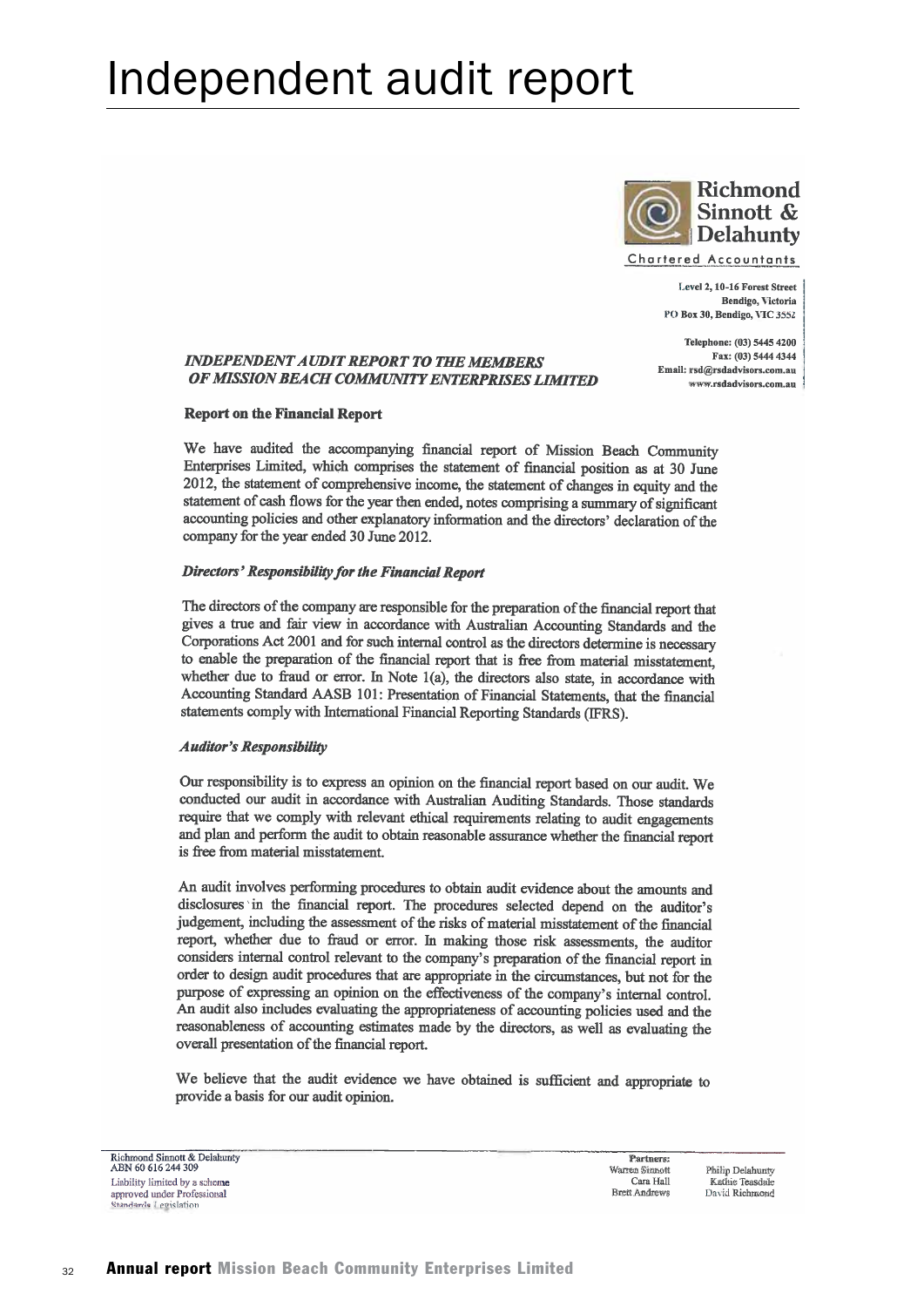#### **Independence**

In conducting our audit, we have complied with the independence requirements of the Corporations Act 2001.

#### **Auditor's Opinion**

In our opinion:

- the financial report of Mission Beach Community Enterprises Limited is in  $(a)$ accordance with the Corporations Act 2001, including:
	- $(i)$ giving a true and fair view of the company's financial position as at 30 June 2012 and of its performance for the year ended on that date; and
	- $(ii)$ complying with Australian Accounting Standards and the Corporations Regulations 2001; and
- the financial report also complies with the International Financial Reporting  $(b)$ Standards as disclosed in Note 1(a).

#### **Emphasis of Matter**

Without qualification to the audit opinion expressed above, attention is drawn to the following matter. Note 1(b) "Going Concern' in the financial statements indicates the company recorded a loss after tax of \$41,186 (2011: loss of \$120,379). The directors have prepared a budget for the 2012/13 year which indicates a budgeted loss before tax of \$82,503 will be recorded.

The directors have received a financial facility to assist with working capital requirements for the next twelve months. Without this financial facility there is significant uncertainty whether Mission Beach Community Enterprises Limited will continue as a going concern.

These conditions indicate the existence of a material uncertainty which may cast doubt about the Company's ability to continue as a going concern and whether it will realise its assets and extinguish its liabilities in the normal course of business at the amounts stated in the financial report.

Richmond Survett & Delahundy RICHMOND SINNOTT & DELAHUNTY

**Chartered Accountants** 

ustl

W. J. SINNOTT Partner

Dated at Bendigo, 20<sup>th</sup> September 2012